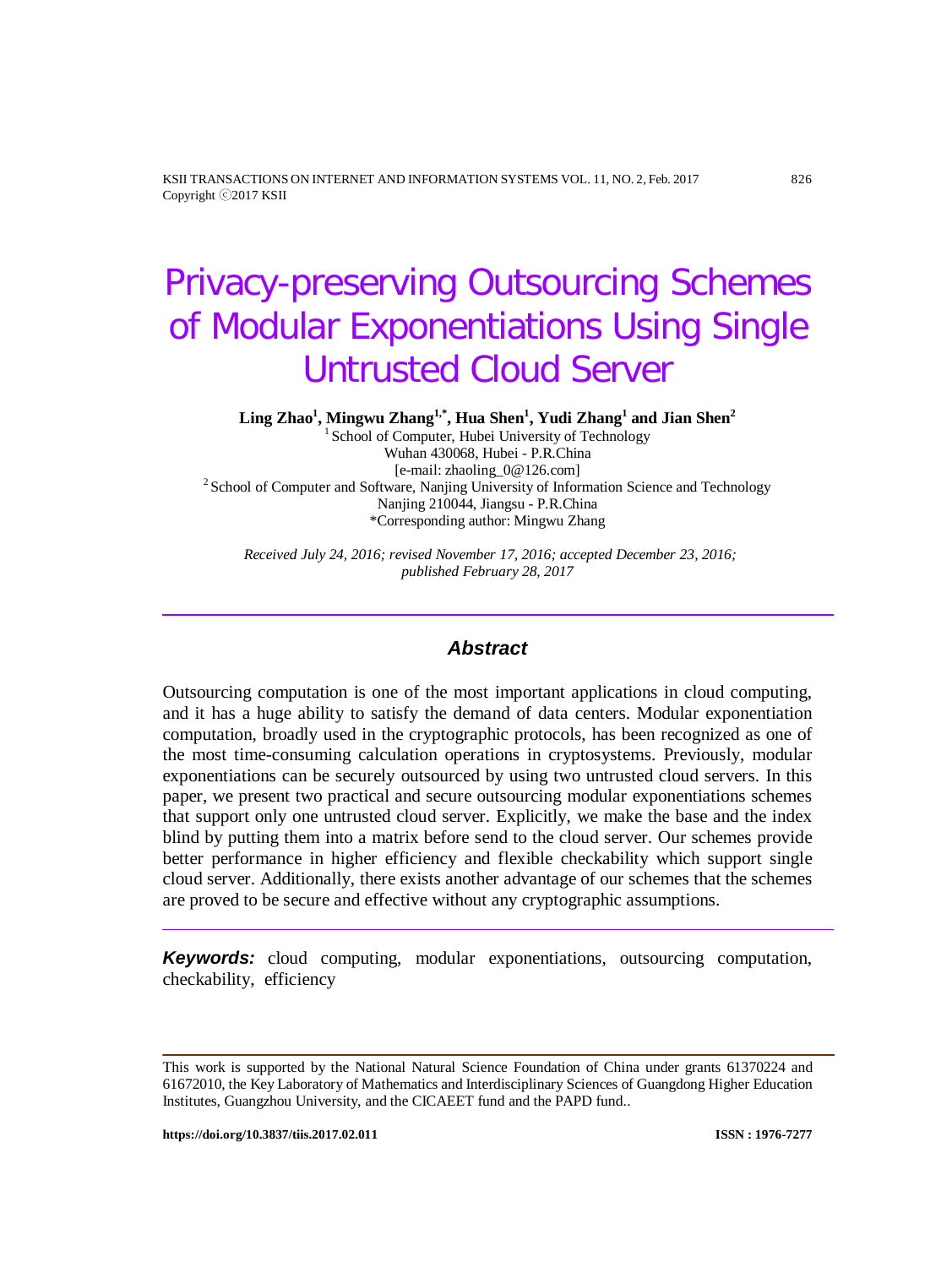# **1. Introduction**

**C**loud computing is a kind of Internet-based computing that provides shared processing resource and data to computers and other devices on demand. As we know, cloud computing is a combination and development of Parallel Computing, Distributed Computing, Grid Computing, Network Storage Technologies, Virtualization and Load Balance.

With the advent of the data age, people can enjoy increasing new experience brought by network, but it also caused a series of resource constraints problems (i.e., computing resources, storage resources and bandwidth). Cloud computing, help people to realize the dream of treating computer as infrastructure, has become a research focus in academia, industry and the government. Cloud computing grows quickly and has the widespread application in various trades and occupations, which is being used in extensive fields such as medical and pharmacy (Ming Li et al.  $[1]$ ), E-government (Ali O, Soar J and Yong J  $[2]$ ), mobile network (Han N D, Chung Y and Jo M  $(3)$ ) and data storage (Patel H B et al. [4]). And a number of researches have been made for ensuring the security of networks and cloud data, see for example [5, 6].

Outsourcing computation [7] is one of the most important applications in cloud computing. For example, a client, who has limited resources (i.e., computing power and storing space), can outsource some complex and time-consuming tasks to cloud servers. In this way, the client can improve efficiency of calculation and save resources.

However, in the process of outsourcing computing there exits some new security concerns and challenges. We know that the client may be deceived by the cloud due to the internal structure and the operational details of the cloud server are not transparent enough to customers. The cloud server has motivation of behaving unfaithfully and returning incorrect results. When customers outsource a huge computing task to the cloud, there is a big problem whether the cloud server would be "lazy", especially if customers cannot distinguish the correctness of computation results. In this case, the cloud server would return incorrect or inconsistent results. On the other hand, there might also be a consideration that malicious outsider attackers can monitor the process of computing. The adversaries are likely to gather or tamper personal information, in order to obtain additional information, commercial interests, and intangible needs, to make the outsource tasks fail of security guarantee. How to protect user's privacy and ensure the correctness of calculation results is a circuital problem. Verifiable Computation (VC) [8] can solve these problems well, in which there exists a secure two-party protocol between a client and a cloud server. The private information is preserved to cloud servers, while users can also verify the correctness of the calculation results after cloud servers return the results.

Modular exponentiation [9] is widely used in the field of cryptography, mainly used in public-key cryptography (RSA, ELGamal) [10], digital signature schemes [11] and one-way hash functions  $[12]$ , including their applications  $[13]$  and so on, as well as being viewed as one of the most time-consuming operation. However, for a *n*-bit exponent, the traditional square-and-multiply method requires 1.5*n* modular multiplications on average,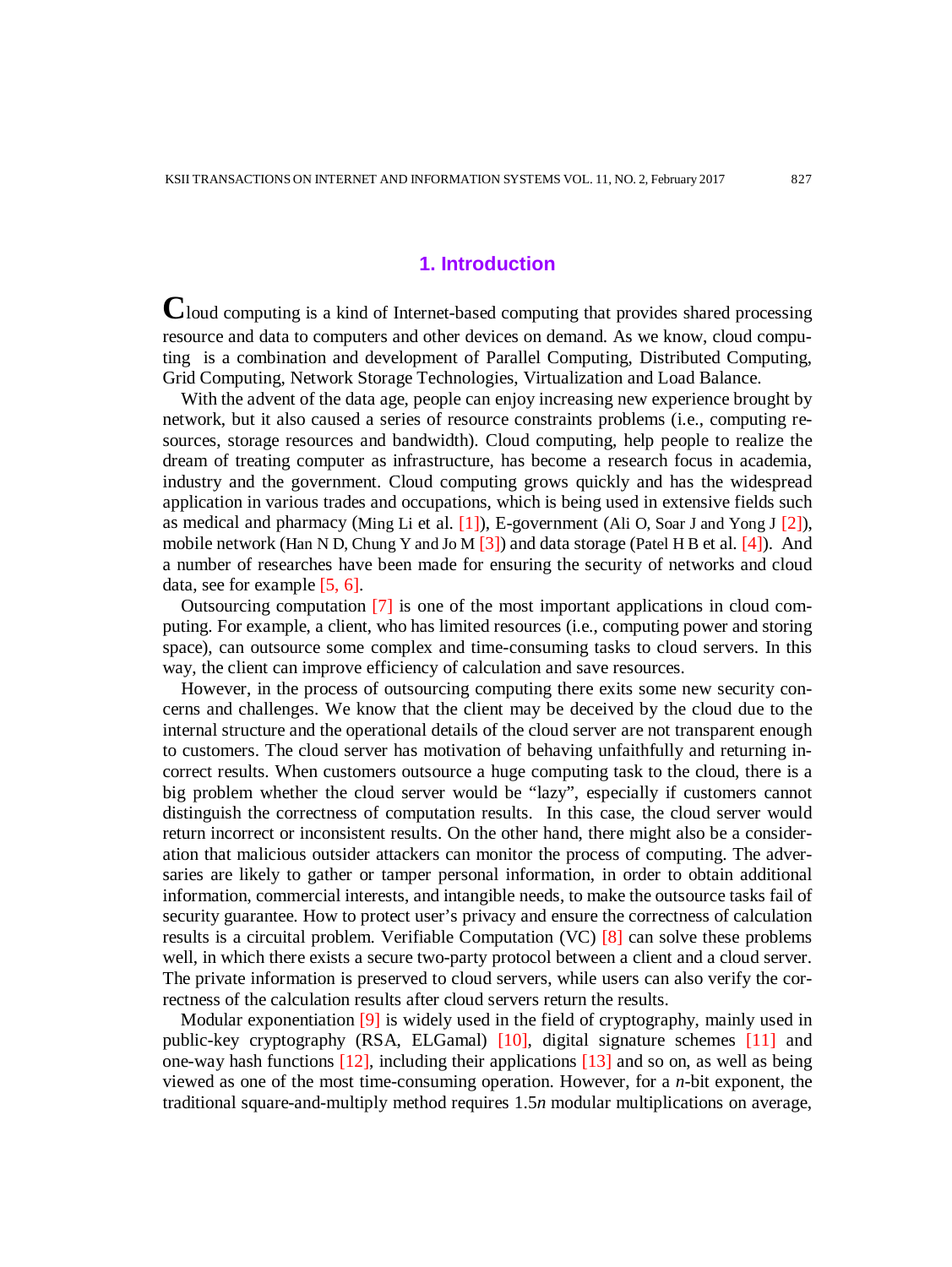where  $n$  is the index of a bit length. Thus, the modular exponentiation is a time consuming operation for limited computation resources.

In this article we make a study on how to secure outsource modular exponentiations to single untrusted cloud server. As we know, some special functions, such as modular exponentiation [13, 14, 15], polynomial evaluation [16] and attribute-based encryption [17], are difficult to calculate, especially for the client who has limited resources. Most of present outsourcing computation schemes of modular exponentiation are based on two untrusted cloud servers. However, to ensure that there is no collusion between two untrusted cloud servers is difficult in the real-world. To solve this problem, we propose the privacy-preserving outsourcing scheme of modular exponentiations using single untrusted cloud server. Our schemes not only reduce the number of cloud servers, but also increase the efficiency and verifiably. In this paper, we analyze our schemes and made comparison with the existing schemes.

#### **1.1 Related Work**

In the cloud computing environment, users do not have the capacity to complete some complex scientific calculators or cryptographic computations due to their limited computing power and storage space. Secure outsourcing computation has long been an important issue in the academic circles. In 2001, Atallah et al. [18] researched securely outsourcing on large-scale numerical analysis for the first time by adopting various camouflage and blinding technologies. Then the security outsourcing framework which applied in many kinds of scientific computations was put forward. The framework, however, did not take the verifiability of results into account.

In the cryptographic community, Chaum and Pedersen firstly put forward the notion of wallets with observers, a piece of secure hardware installed on the user's computer to perform some expensive computations. After that, many outsourcing schemes were proposed in [17, 19, 20]. Jakobsson and Wetzel [21] proposed a secure outsource signature by using outsourcing modular exponentiations, in which the user had to blind the exponent before send it to cloud, and it is only efficient for batch exponentiations with small size. During the implementation of these schemes, the user needed to compute and store several exponentiations as verification values. A lot of works have been done for improving the speed of modular exponentiations. Hohenberger and Lysyanskaya [15] proposed a secure outsourcing model of modular based on two untrusted cloud servers, and the computing time complexity is O  $(log<sup>2</sup>n)$ . Dijk et al. [22] proposed some schemes for speeding up fixed base-variable exponent exponentiation and variable base-fixed exponent exponentiation by using a single untrusted cloud server. In their protocols, they need *3(logn-1)/2* over the square-and multiply algorithm. In 2013, Ma et al. [23] presented two secure outsourcing schemes of modular exponentiations. The first was a secure outsourcing scheme for fixed base-variable exponent exponentiation, while the second was for variable base-fixed exponent. Chen et al. [13] put forward a new secure outsourcing of modular exponentiation, which is also based on two non-collusion untrusted servers, in terms of computational efficiency and verifiable had been upgraded than Hohenberger's, the verifiability of Hohenberger's scheme is 1/2 and that of Chen's is increased to 2/3. Both of these schemes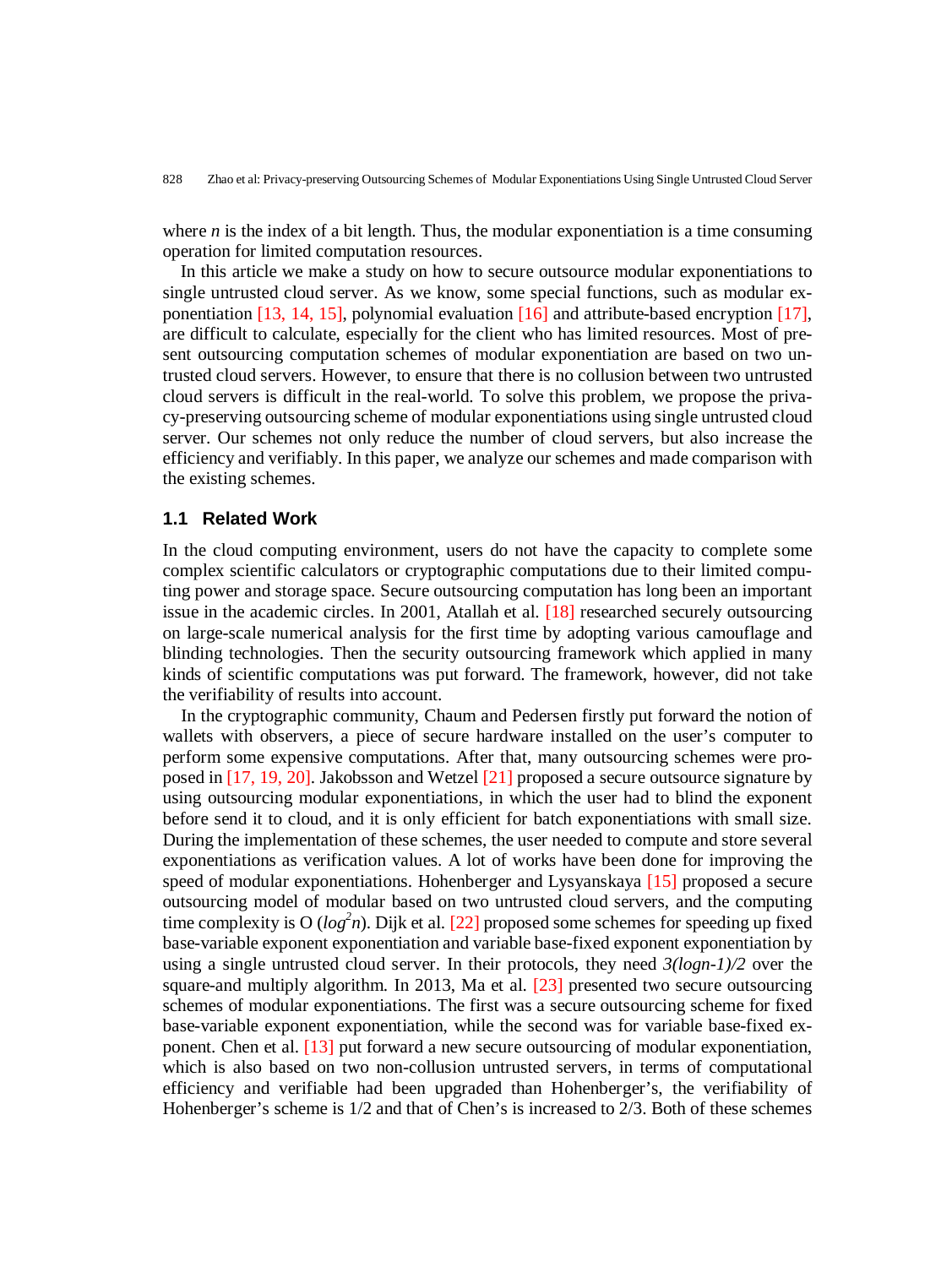guarantee the privacy of the index and the base. But they need plenty of complex precomputations before outsourcing computing tasks, and thus made these schemes not efficient enough. Meanwhile, their schemes require two untrusted cloud servers, which cannot resist the collusive attack of the two cloud servers. Then, some outsourcing schemes were proposed which based on only one untrusted server, in which the index and the base are secret to cloud server [24, 25].

# **1.2 Contributions**

In this paper, we mainly focus on how to improve the efficiency and security when outsourcing modular exponentiations to the untrusted cloud servers. We propose two new secure outsourcing schemes of modular exponentiation for single server. One is the proposed secure outsourcing scheme Exp for variable base-variable exponent exponentiation, the other is a new outsourcing scheme Sexp for simultaneous modular exponentiations. In our schemes the sensitive information would not be exposed to the server, and the client can detect whether the server is deceptive or not. Our schemes can achieve security and privacy of the base and the index by putting values into a large matrix. Compared with related schemes, our schemes only need few amount of precomputation and provide an improvement efficient of outsourcing.

 Similar to [13, 14], we also make some logical divisions on the base and the index so that the server could not get information about them. The difference is that the approach used in our scheme is matrix blind which can archive higher security and efficiency. Moreover, our schemes are secure outsourcing of modular exponentiations by using single untrusted cloud server and do not need any cryptographic assumption.

#### **1.3 Organization**

The paper is organized as follows. We give the system model for outsourcing computation in section 2. In this paper, we propose two secure modular exponentiation outsourcing schemes. The algorithm for modular exponentiations Exp which makes  $u^a$  mod p is a secure outsourcing scheme in the proposed model and its security analysis and the comparison with others are presented in section 3. In section 4, we propose the algorithm for simultaneous modular exponentiations (Sexp) which makes  $u_1^{\alpha} u_2^{\beta}$  mod p is a secure outsourcing scheme in the proposed model. Finally, we conclude the paper in section 5.

# **2. Preliminaries**

The VC scheme, basic tool and system model are formally defined in this section.

# **2.1 VC scheme**

Verifiable outsourcing computation is a scheme which can verify the correctness of outsourcing results. User received results after cloud server completes the privacy-preserving outsourcing computation, and there is a verification request message sent by user to cloud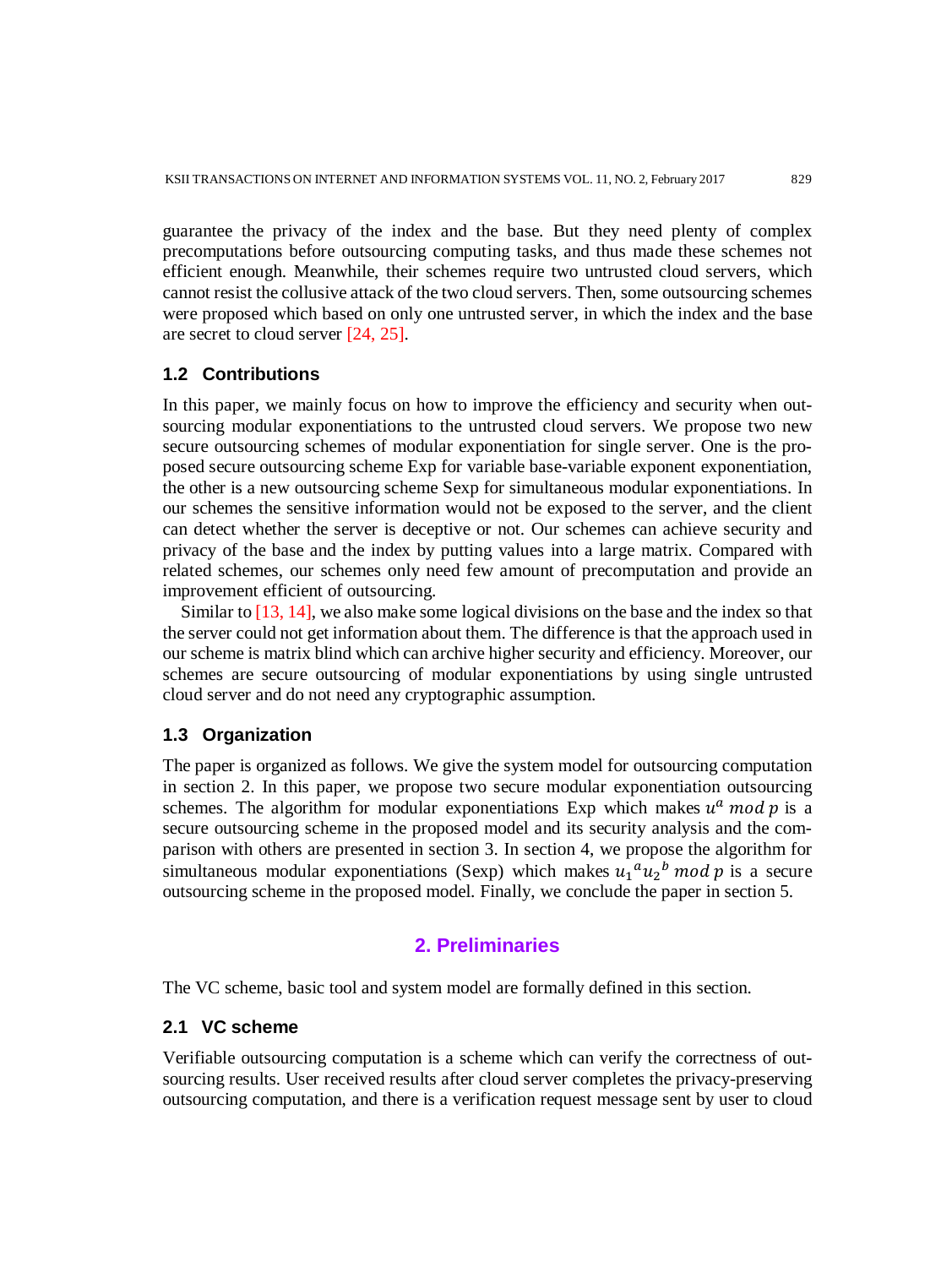830 Zhao et al: Privacy-preserving Outsourcing Schemes of Modular Exponentiations Using Single Untrusted Cloud Server

server, and the cloud server will return some evidences for user to verify the correctness. The user observes the verified results before deciding whether outsourcing compute results are correct or not. Generally speaking, the VC scheme processes as shown in the **Fig. 1**.



#### **Fig. 1.** VC scheme

The VC scheme can not only protect the correctness of results, but also has the specific properties of non-repudiation and anti-counterfeiting. In recent years, several kinds of the VC schemes put forward by many scholars around the world. Moreover, the verification efficiency is gradually raised. We can verify the correctness of the results efficiently by using verifiable homomorphism encryption technology. The non-interactive verifiable computation was first proposed by Gennaro et al. in 2010 [8]. In several years, this scheme was extended to multi-user environment by the agent oblivious transfer technology [26]. A new method for making the verifiable outsourcing computation was put forward by Parno et al. [17]. As we know, there are many studies that specific to verifiability in all kinds of common algorithms (i.e., bilinear pairings, sequence comparison, matrix multiplication and inverse operation) have been done over the years [27, 28, 29].

#### **2.2 Rand tool**

In the paper, we invoke a subroutine named *Rand* which can generate random number pairs to speed up the computations. In the construction from [15], the inputs for *Rand* are a secure prime p, a base  $g \in Z_p^*$ , or some other values. The outputs for *Rand* are some random invocation lists, these are independent pairs of the form  $(b, g^b \mod p)$ , where  $b \in Z_a$ .

According to [15], there are two approaches to implement the subroutine *Rand*. The first method is to compute a table of random, independent pairs and triplets in advance implemented by a trusted server and load the table into T's memory. When T wants to invoke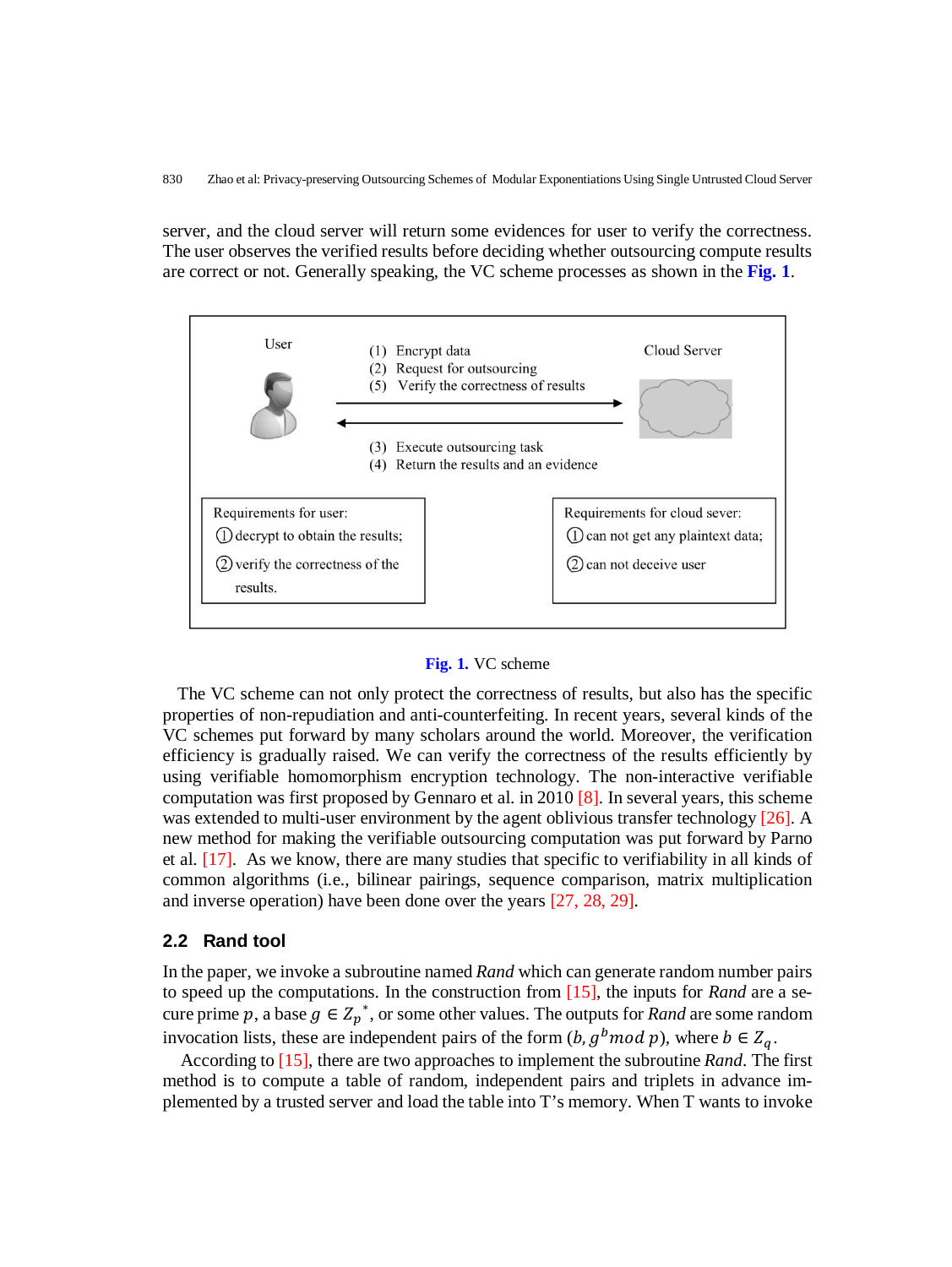*Rand*, T simply retrieves the next value in the table. The second method is use the EBPV generator designed by Nguyen, Shparlinski and Stern [30] to obtain the independent random number pairs. The EBPV generator, which adds a feedback extension (i.e., reuse of the output pairs) to the BPV generator proposed by Boyko, Peinado and Venkatesan [20], which works by taking a subset of truly random  $(k, g^k)$  pairs and combing them with a random walk on expanders on Cayley graphs to reduce the dependency of the pairs in the output sequence, runs in time  $O(log^2 n)$  for a n-bit exponent. Note that it can resist on adaptive attack from adversary in this way. We adopt the EBPV generator to implement *Rand* in this paper.

# **2.3 System model**



#### **Fig. 2.** Proposed model

There are two participants in the scheme, one is the user T, the other is an untrusted cloud server CS. The specific description of the proposed model works as shown in **Fig. 2.**

User  $T$  provides  $u$  as the base and  $a$  as the exponent of modular exponentiation which will be computed in CS. At the same time, T performs some transformations and blinds before sends these original values to the cloud server CS. Firstly, T makes some logical divisions on the base  $u$  and the exponent  $a$ , and puts these numbers into matrix B and matrix C (we assume that B and C are large enough in our schemes). Then T sends these transformation values to CS. CS makes computations on these values after receiving these transformation values, and returns the results to T. Finally, T verifies the correctness and consistency of the calculation results. T will complete the final calculation operation to get the result using the return values when the verifications are right. Once failed in verifications, T will abort the protocol.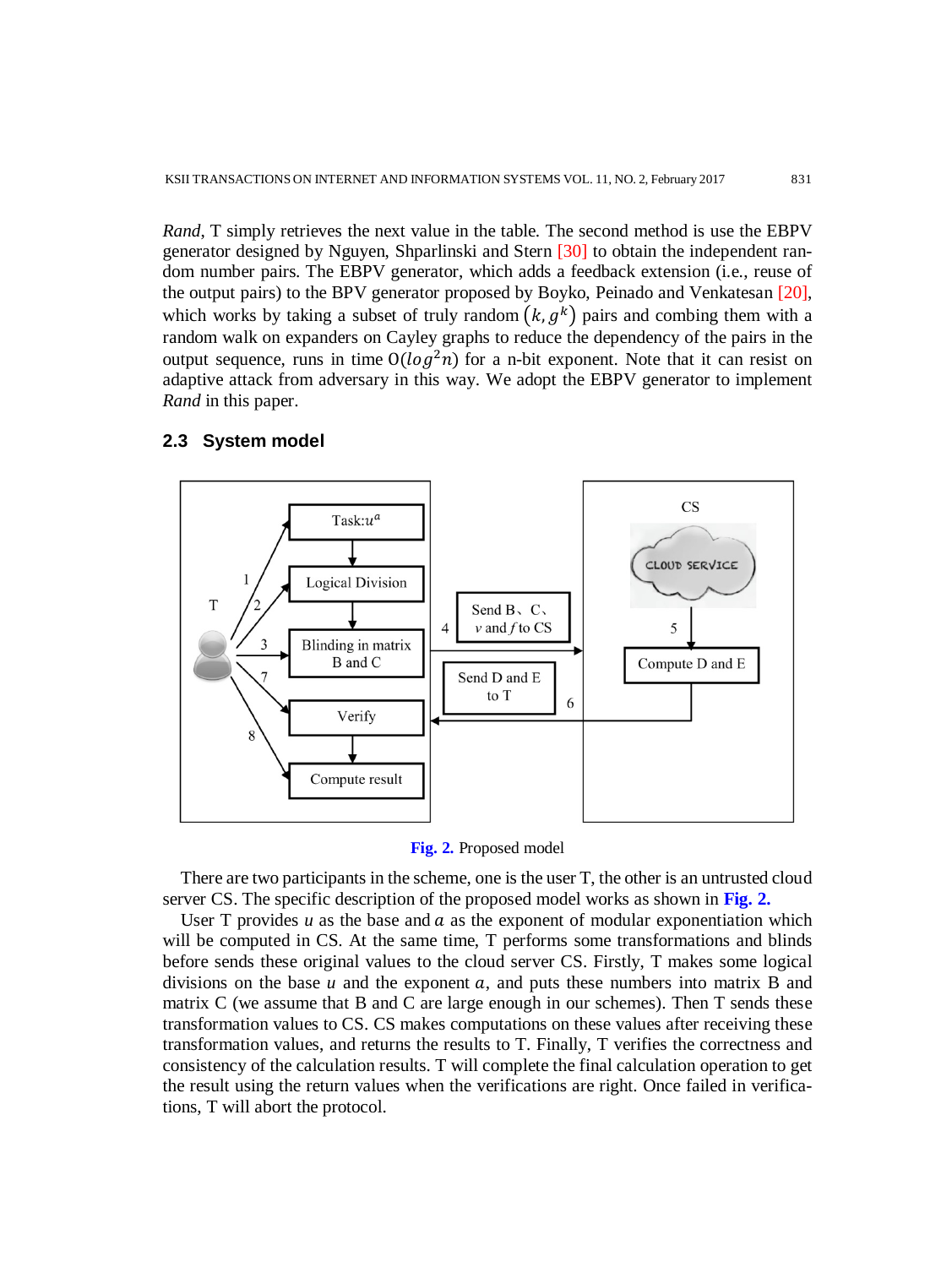832 Zhao et al: Privacy-preserving Outsourcing Schemes of Modular Exponentiations Using Single Untrusted Cloud Server

# **3. Outsourcing scheme of variable base-variable exponent exponentiation**

# **3.1 Outsourcing scheme of Exp**

| T                                                                                                          | CS                               |
|------------------------------------------------------------------------------------------------------------|----------------------------------|
| Input:                                                                                                     |                                  |
| $a \in Z_q^*$ and $u \in Z_p^*$ ;                                                                          |                                  |
| Output:                                                                                                    |                                  |
| $u^a \bmod p$                                                                                              |                                  |
| <b>Preprocess:</b>                                                                                         |                                  |
| get $h = g^{\alpha}$                                                                                       |                                  |
| and                                                                                                        |                                  |
| get $f = g^{\beta}$ ;                                                                                      |                                  |
| compute $v = u / h$ and $a = \gamma_1 + \varepsilon_1$ ;                                                   |                                  |
| <b>Compute:</b>                                                                                            |                                  |
| compute $b = \alpha a / \beta$                                                                             |                                  |
| generate random numbers $r \in [1,10]$ , $\gamma_2$ , $\varepsilon_2$ and $\gamma_3$ , $\varepsilon_3$     |                                  |
| to satisfy $ra = \gamma_2 + \varepsilon_2$ and $rb = \gamma_3 + \varepsilon_3$ .                           |                                  |
| <b>Blinding:</b>                                                                                           |                                  |
| put $\gamma_1$ , $\varepsilon_1$ , $\gamma_2$ , $\varepsilon_2$ in Matrix B= $(b_{ii})_{m \times m}$ ;     |                                  |
| put $\gamma_3$ , $\varepsilon_3$ and b in Matrix C=(c <sub>ij</sub> ) <sub>m</sub> $\times$ <sub>m</sub> ; |                                  |
| $B, C, v \text{ and } f$                                                                                   |                                  |
|                                                                                                            | <b>Compute:</b>                  |
|                                                                                                            | $D = (v^{b_{ij}})_{m \times m}$  |
| $D$ and $E$                                                                                                | $E = (f^{c_{ij}})_{m \times m};$ |
|                                                                                                            |                                  |
| Verify:                                                                                                    |                                  |
| compute $n_1$ , $n_2$ , $n_3$ , $n_4$ (in Step 5);<br>check $n_2 = n_1^r$ and $n_4 \neq n_3^r$             |                                  |
|                                                                                                            |                                  |
| ① output "error", if $n_2 \neq n_1^r$ or $n_4 \neq n_3^r$ ;                                                |                                  |
| 2 obtain $u^a = n_1 \times n_3$ .                                                                          |                                  |
|                                                                                                            |                                  |

## **Fig. 3.** Our scheme Exp

Let p, q be two large primes and  $q$ | $p - 1$ . Similar to [13, 15], the inputs of Exp scheme are  $a \in Z_q^*$  and  $u \in Z_p^*$ , such that  $u^q = 1 \mod p$ . The output of Exp is  $u^q \mod p$ . Actually, all the computations are executed within the cyclic group  $G_p$  and  $G_q$ , where p and q are large primes, and g is the generator of  $G_p$ . Let T be the client who wants to outsource the computation task to cloud server, and CS be an untrusted cloud server who has enough computing resources. In this scheme, both of  $a$  and  $u$  are computationally blinded to CS. In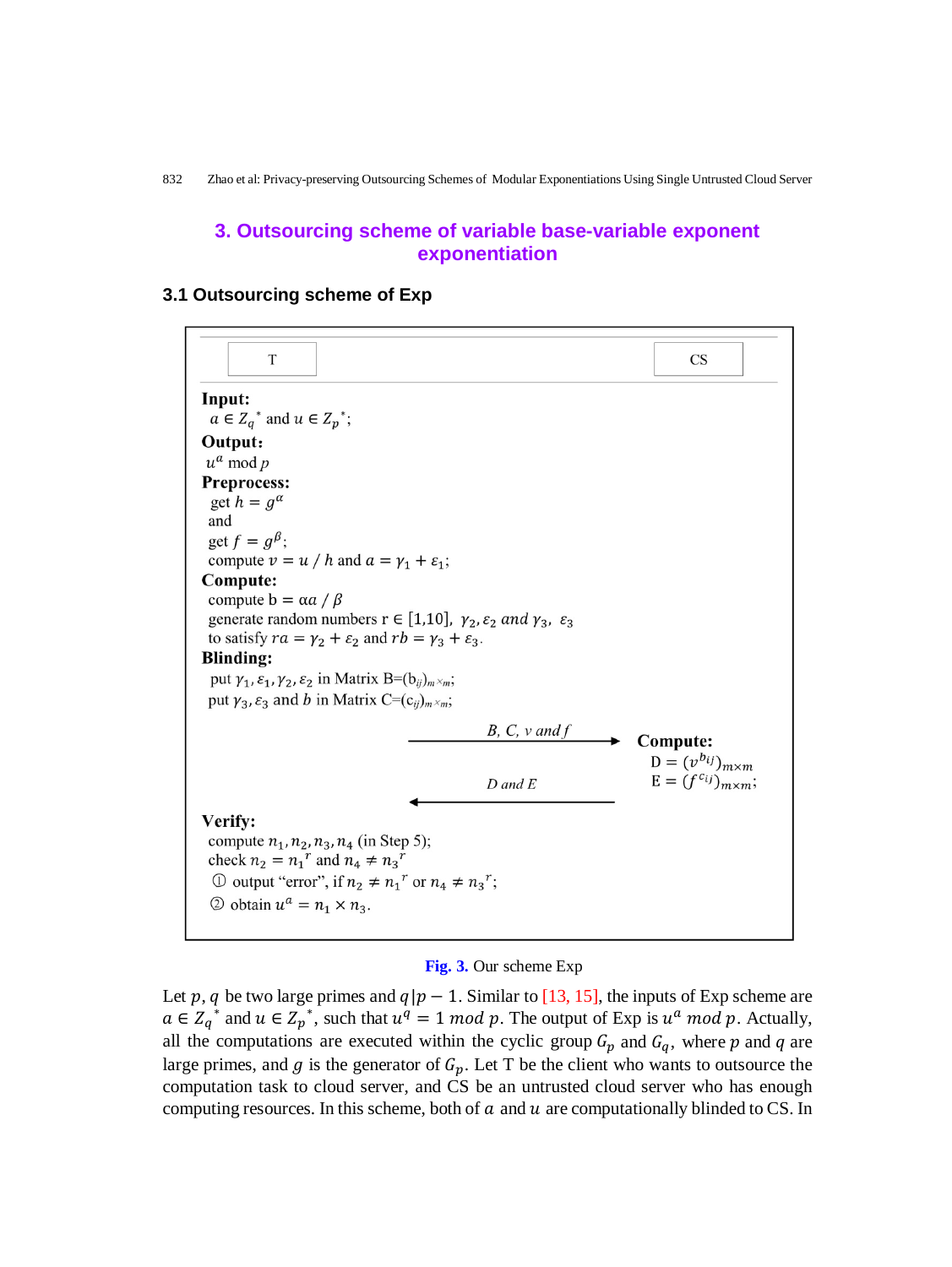the following scheme Exp, we make some logical divisions on the basis of the secure outsourcing scheme of modular exponentiation proposed by Hohenberger et al. in 2005 and made some improvements on theirs.

#### **The Exp scheme is described as follows:**

#### **Step1.** *Run Rand*

T firstly runs *Rand* twice to obtain two blinding pairs  $(\alpha, g^{\alpha})$  and  $(\beta, g^{\beta})$ . Then T expresses them as  $h = g^{\alpha} \mod p$  and  $f = g^{\beta} \mod p$ .

#### **Step2.** *Logical division*

 $u^a = (v \cdot g^{\alpha})^a = v^{\gamma_1} v^{\varepsilon_1} g^{\alpha a},$ 

where  $v = u/h$ ,  $a = \gamma_1 + \varepsilon_1$ .

T computes b to obtain the equation  $\alpha a = \beta b$ . Then randomly chooses a small number  $r$  (e.g.  $r \in [1,10]$ ), and randomly chooses  $\gamma_2$ ,  $\varepsilon_2$  and  $\gamma_3$ ,  $\varepsilon_3$  to satisfy equations  $ra = \gamma_2 + \varepsilon_2$  and  $rb = \gamma_3 + \varepsilon_3$ .

#### **Step3.** *Blinding in matrix*

T puts four numbers  $\gamma_1, \varepsilon_1, \gamma_2, \varepsilon_2$  into a matrix  $B_{m_1 \times m_2}$  (for simplicity, we assume  $m_1 = m_2 = m$ ) and three numbers  $\gamma_3$ ,  $\varepsilon_3$  and *b* into a matrix  $C_{m_1 \times m_2}$  (for simplicity, we assume  $m_1 = m_2 = m$ ) that were obtained in step 2. The seven numbers' positions are determined by the user T. The positions of these numbers are T's privacy information that cannot be revealed to CS. We assume that  $b_{11} =$  $\gamma_1$ ,  $c_{25} = b$ ,  $b_{33} = \varepsilon_2$ ,  $b_{41} = \varepsilon_1$ ,  $b_{54} = \gamma_2$ ,  $c_{62} = \gamma_3$ ,  $c_{75} = \varepsilon_3$ , that

|                 | ∗      | ж             | ∗          | ж      | ж | *      | $\cdots$ |        |     |        | ж          | ж      | ж      | ∗               | ж      |        |          |   |
|-----------------|--------|---------------|------------|--------|---|--------|----------|--------|-----|--------|------------|--------|--------|-----------------|--------|--------|----------|---|
| $\ast$          | *      | *             | ∗          | *      | * | *      | $\cdots$ | ж      |     | $\ast$ | $\ast$     | *      | $\ast$ | h               | *      | *      | $\cdots$ |   |
| $\ast$          | ∗      | $\varepsilon$ | ∗          | ∗      | ∗ | ∗      | $\cdots$ | $\ast$ |     | $\ast$ | $\ast$     | *      | ∗      | ∗               | ∗      | *      | $\cdots$ |   |
| $\varepsilon_1$ | $\ast$ | ∗             | ∗          | *      | * | $\ast$ | $\cdots$ | $\ast$ |     | $\ast$ | $\ast$     | *      | ∗      | ∗               | $\ast$ | $\ast$ | $\cdots$ | ж |
| *               | $\ast$ | ∗             | $\gamma_2$ | $\ast$ | * | $\ast$ | $\cdots$ | *      | $=$ | $\ast$ | $\ast$     | *      | $\ast$ | *               | *      | *      | $\cdots$ |   |
| $\ast$          | *      | $\ast$        | $\ast$     | *      | * | $\ast$ | $\cdots$ | *      |     | $\ast$ | $\gamma_3$ | $\ast$ | $\ast$ | $\ast$          | *      | *      | $\cdots$ |   |
| $\ast$          | $\ast$ | ∗             | ∗          | *      | ∗ | $\ast$ | $\cdots$ | ж      |     | $\ast$ | $\ast$     | $\ast$ | $*$    | $\varepsilon_3$ | $\ast$ | *      | $\cdots$ | ∗ |
| ٠               |        |               |            |        |   |        | $\cdots$ |        |     |        |            |        |        |                 |        |        | $\cdots$ |   |
| L ∗             | *      | ∗             | $\ast$     | $\ast$ | * | $\ast$ | $\cdots$ |        |     | L*     | $\ast$     | *      | $\ast$ | *               | $\ast$ | *      | $\cdots$ |   |

Then, T sends B, C,  $\nu$  and  $f$  to CS.

#### **Step4.** *Computation*

After receiving B, C, *v* and *f*, CS computes  $D = (v^{b_{ij}})_{m \times m}$  and  $E = (f^{c_{ij}})_{m \times m}$ .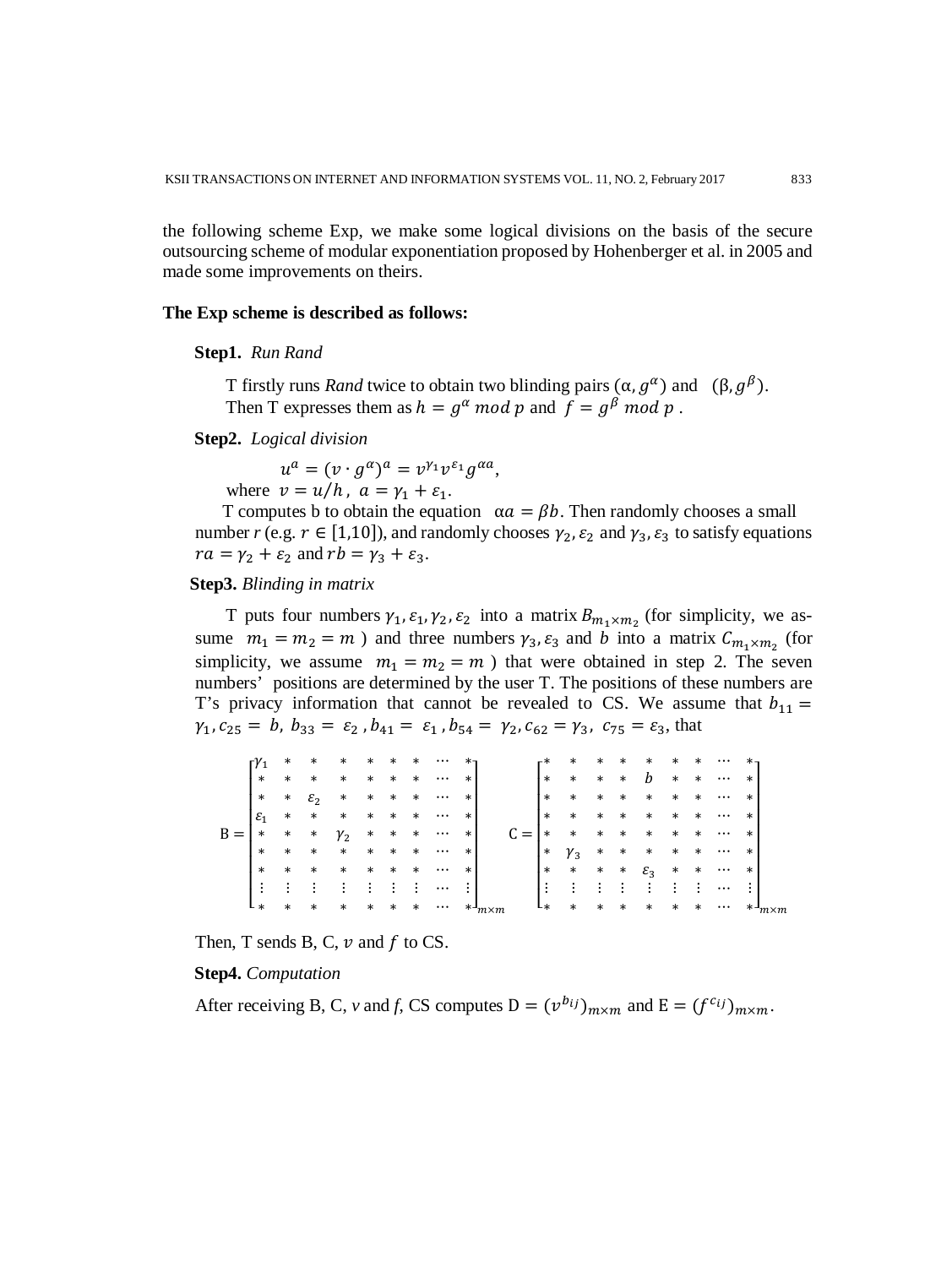|       | г $v^{\gamma_1}$    | *      | *      | ∗              | *      | ∗      | ж      | $\cdots$ |        |       |           | *      |        | ж      | ж                | ∗      | ж      |          |        |
|-------|---------------------|--------|--------|----------------|--------|--------|--------|----------|--------|-------|-----------|--------|--------|--------|------------------|--------|--------|----------|--------|
|       | $\ast$              | ∗      | *      | *              | *      | $\ast$ | $\ast$ | $\cdots$ | ж      |       | $\ast$    | $\ast$ | $\ast$ | *      | fb               | $\ast$ | *      | $\cdots$ |        |
|       | $\ast$              | $\ast$ | 2      | $\ast$         | $\ast$ | $\ast$ | $\ast$ | $\cdots$ | ж      |       | $\ast$    | *      | $\ast$ | *      | *                | *      | *      | $\cdots$ |        |
|       | $v^{\varepsilon_1}$ | $\ast$ | *      | *              | *      | $\ast$ | *      | $\cdots$ | $\ast$ |       | $\ast$    | $\ast$ | *      | *      | *                | *      | *      | $\cdots$ |        |
| $D =$ | $\ast$              | $\ast$ | *      | $v^{\gamma_2}$ | *      | $\ast$ | $\ast$ | $\cdots$ | $\ast$ | $E =$ | $\ast$    | $\ast$ | $\ast$ | *      | *                | *      | *      | $\cdots$ |        |
|       | $\ast$              | $\ast$ | *      | *              | $\ast$ | $\ast$ | $\ast$ | $\cdots$ | $\ast$ |       | $\ast$    | $fY_3$ | $\ast$ | *      | *                | *      | *      | $\cdots$ |        |
|       | $\ast$              | $\ast$ | $\ast$ | *              | $\ast$ | $\ast$ | $\ast$ | $\cdots$ | ∗      |       | $\ast$    | $\ast$ | $\ast$ | $\ast$ | $f\varepsilon_3$ | $\ast$ | $\ast$ | $\cdots$ | $\ast$ |
|       |                     |        |        |                |        |        |        | $\cdots$ |        |       | $\bullet$ |        |        |        | ٠                |        | ٠      | $\cdots$ |        |
|       | $\ast$              | $\ast$ | $\ast$ | *              | $\ast$ | $\ast$ | $\ast$ | $\cdots$ | *      |       | L∗,       | *      | *      | *      | $\ast$           | $\ast$ | ∗      | $\cdots$ |        |

Then, CS sends D and E to user T.

#### **Step5.** *Verification*

T computes  $n_1 = d_{11} \cdot d_{41}$ ,  $n_2 = d_{54} \cdot d_{33}$ ,  $n_3 = e_{25}$ ,  $n_4 = e_{62} \cdot e_{75}$ . T verifies the correctness of the calculation results by testing two equations  $n_2 = n_1^r$  and  $n_4 = n_3^r$ . If not, T outputs "error" and aborts the protocol.

Otherwise, T obtains  $u^a = n_1 \times n_3$ .

Remark: In proposed model, we randomly placed these transformation values about  $u$  and  $\alpha$  into two big enough matrixes B and C before send them to CS. Anyone cannot get information about computation task from matrixes except T. Moreover, we designed the scheme by using one untrusted cloud server. These are the major differences from the technique in  $[13]$  and  $[15]$ .

#### **3.2 Scheme Analysis**

A secure outsourcing computation scheme should satisfy the following conditions.

Correctness: Any honest cloud server must produce an output that can be decrypted and verified successfully by the user.

Soundness: Any incorrect results generated by the dishonest cloud server can be decrypted and verified successfully by the user with negligible probability.

Input/output privacy: No sensitive information about the user's private data can be recovered or regained by the cloud server during executing the protocol.

Verifiability: Users can verify the correctness of the outputs returned by the honest cloud server with great probability, and can also verify the incorrectness of the outputs returned by the dishonest cloud server.

Efficiency: The computation burdens that user need under this scheme should not more than computation burdens that the user computes by himself.

We refer to the method of calculating mathematical probability which used in the papers about matrix calculation [28, 31] to analyze the performance and security of our scheme.

**Theorem 1:** Our scheme Exp is secure and verifiable which supports only single untrusted cloud server.

Proof: The outsourcing scheme Exp satisfies correctness, soundness, privacy, verifiability and efficiency, which are proved as follows.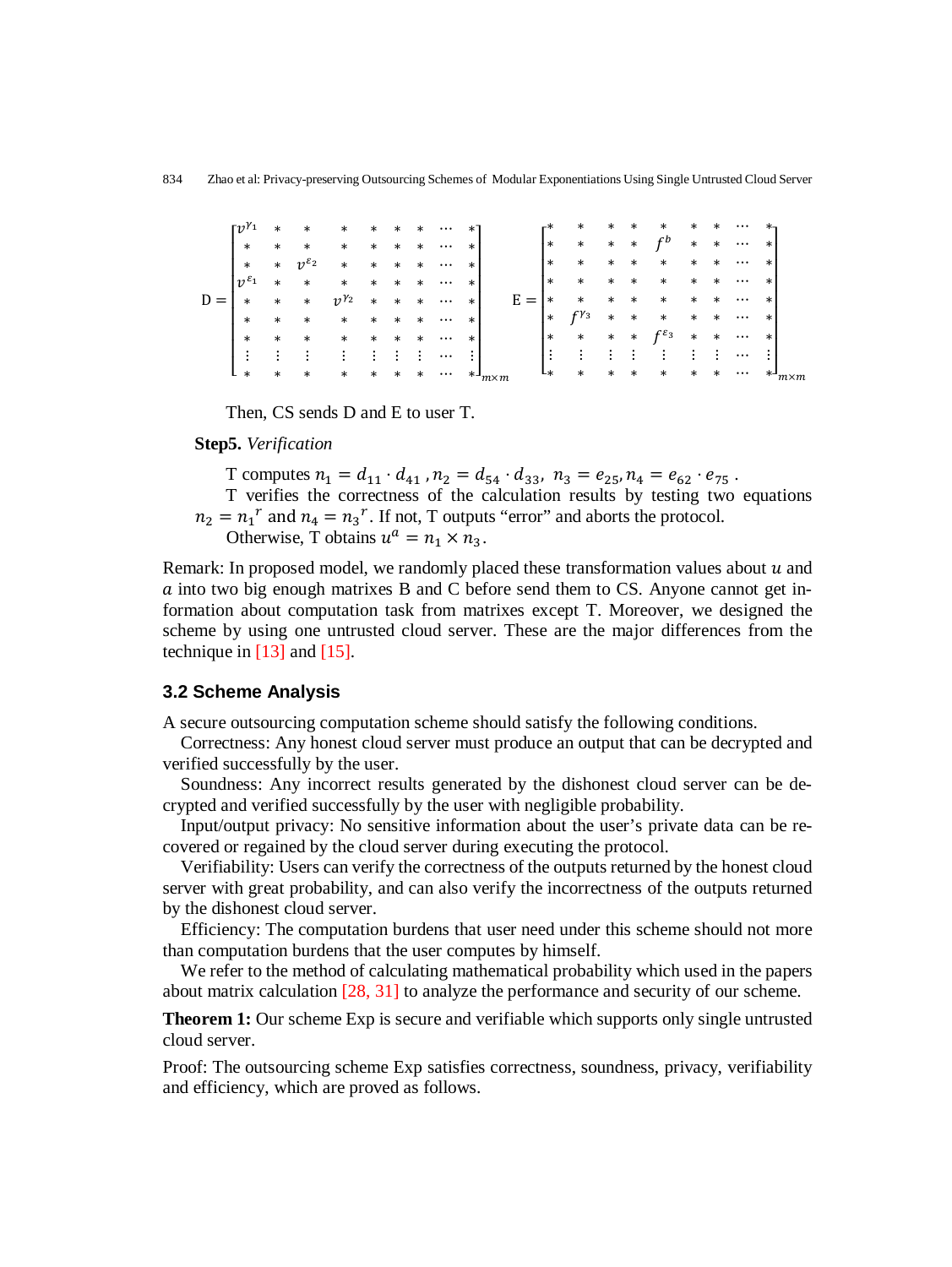- *Correctness:* In our scheme, if the cloud server CS honestly follows the protocol, the outputs of CS will be correct and accepted by the user T.

Since  $v = u/h$ ,  $a = \gamma_1 + \varepsilon_1$ , then  $n_1 = v^{\gamma_1}v^{\varepsilon_1} = v^a$ .

According to  $ra = \gamma_2 + \varepsilon_2$ , we can know  $n_2 = v^{\gamma_2}v^{\varepsilon_2} = v^{ra}$ , therefore  $n_2 = n_1^r$ .

According to  $rb = \gamma_3 + \varepsilon_3$ , we can know  $n_4 = f^{\gamma_2} f^{\varepsilon_2} = f^{rb}$ , therefore  $n_4 = n_3^r$ .

 It can be seen that the verification equation will establish if the cloud server is honest.

Since  $u^a = (v \cdot g^a)^a = v^{\gamma_1} v^{\epsilon_1} g^{aa} = v^{\gamma_1} v^{\epsilon_1} f^b \mod p$ , then  $u^a = n_1 \cdot n_3$  establish as well.

- *Soundness:* There are three types of dishonest behaviors of CS. In the first type, the CS may change the values in the matrix B and C. In this case, if CS wants to pass the two verification equations  $n_2 = n_1^r (d_{54} \cdot d_{33} = (d_{11} \cdot d_{41})^r)$  and  $n_4 = n_3^r (e_{62} \cdot$  $e_{75} = e_{25}^{\text{r}}$  to influence the correctness of  $u^a$ , then CS must guess the right positions of  $(\gamma_1, \varepsilon_1, \gamma_2, \varepsilon_2)$  in matrix B,  $(\gamma_3, \varepsilon_3, b)$  in matrix C and obtain the value of *r* at the same time. Obviously, the matrix B has m rows and m columns, so there are  $m<sup>2</sup>$ elements in the matrix. The probability that the CS finds the right positions of  $(\gamma_1, \varepsilon_1, \gamma_2, \varepsilon_2)$  in matrix B is  $\frac{1}{m^2(m^2-1)(m^2-2)(m^2-3)}$ , that is  $\frac{(m^2-4)!}{m^2!}$ . We can also obtain the probability that CS finds the right positions of  $(\gamma_3, \epsilon_3, b)$  in matrix C is  $\frac{1}{\text{m}^2(\text{m}^2-1)(\text{m}^2-2)}$  and the probability that CS can obtain r is  $\frac{1}{10}$ . It can be seen that the probability in the first type is  $\frac{(m^2-4)!}{10m^2!m^2(m^2-1)(m^2-2)}$ .

In the second type, CS may change the values in matrix D and matrix E. In this case, the value of  $u^a$  will not be affected since CS does not change the values of  $(d_{11}, d_{41}, d_{54}, d_{33})$  in matrix D and  $(e_{25}, e_{62}, e_{75})$  in matrix E. Otherwise, CS must guess all of these values' positions and obtain the value of *r* if CS wants to pass through the verification in step 5. The probability that the CS guesses the right positions of all of the seven numbers in both D and E is  $\frac{1}{m^2(m^2-1)(m^2-2)(m^2-3)} \times$ 1  $\frac{1}{m^2(m^2-1)(m^2-2)}$ , that is  $\frac{(m^2-4)!}{m^2(m^2-1)(m^2-2)}$ , and the probability CS can obtain r is  $\frac{1}{10}$ . It can be seen that the probability in the second type is  $\frac{(m^2-4)!}{10m^2!m^2(m^2-1)(m^2-2)}$ . In the third type, CS randomly chooses two numbers  $v'$  and  $f'$ , s.t.  $v' \neq v$ ,  $f' \neq f$ , when CS computes D and E. Then CS returns two revised matrix C' and D' to T. In this case, if CS can pass the verification in step 5, it has to guess four numbers  $(d_{11}, d_{41}, d_{54}, d_{33})$  in D and  $(e_{25}, e_{62}, e_{75})$  in E, at the same time CS needs to obtain the right value of *r*. The probability that the CS finds the right positions is  $\frac{(m^2-4)!}{m^2(m^2-1)(m^2-2)}$ , and the probability CS can obtain *r* is  $\frac{1}{10}$ . It can be seen that the probability in the third type is  $\frac{(m^2-4)!}{10m^2!m^2(m^2-1)(m^2-2)}$ .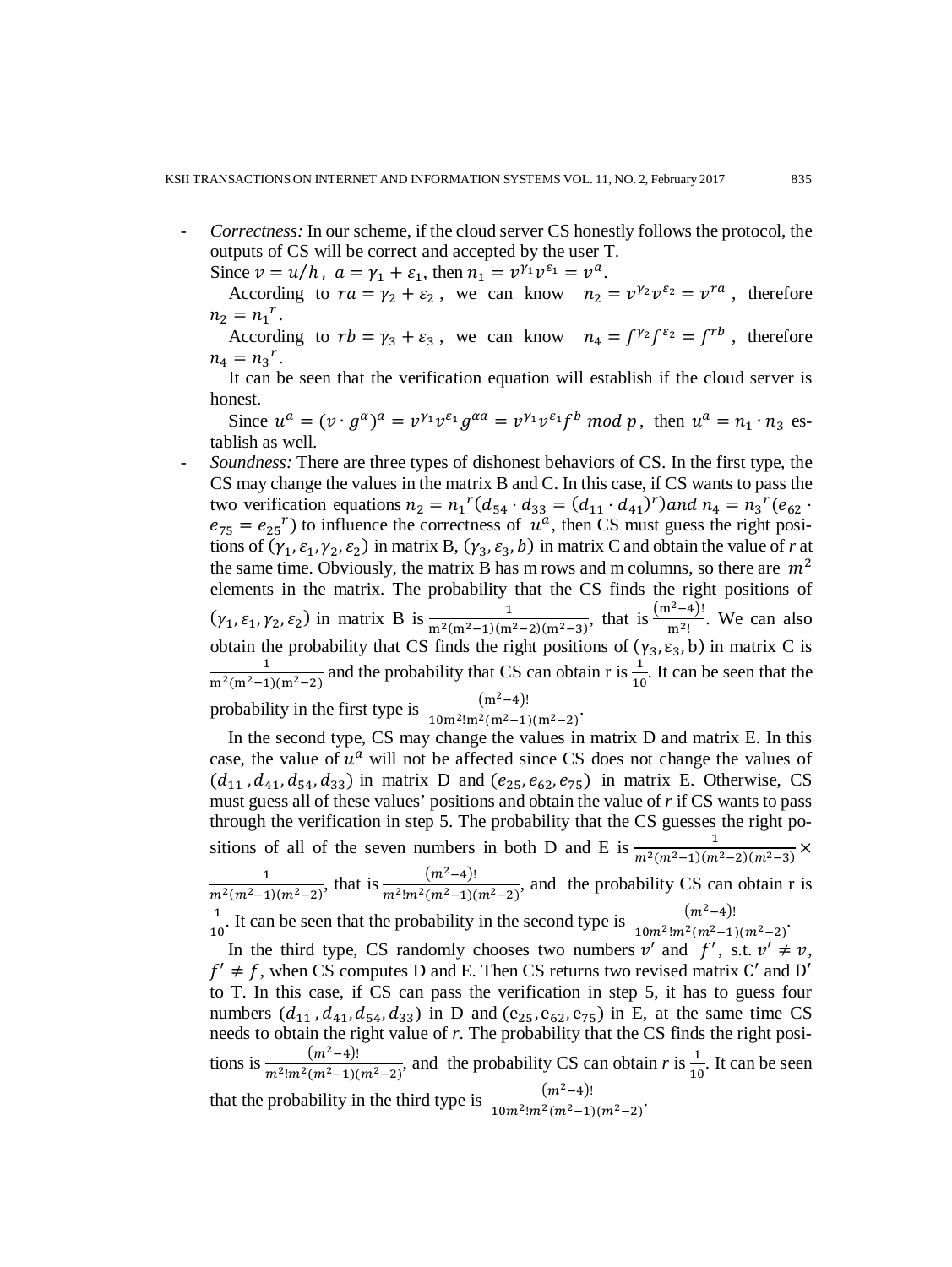It is easily to see that the probability of these outputs that a dishonest cloud server can pass the last verification is almost negligible.

*Input/output Privacy:* Note that  $a$ ,  $u$  and  $u^a$  are privacy information for the user. We will not leak any valuable information during executing the protocol. We only send the matrix B, matrix C, *v* and *f* to the cloud server. If the CS or an attacker wants to recover a, then they need to obtain the values of  $\gamma_1$  and  $\varepsilon_1$  in the same time, and the successful probability is  $\frac{1}{m^4}$ . Similarly, if the CS or an attacker wants to recover , then they need to get the right value of *h*. However, *h* is generated randomly by *Rand* and computationally blinded to the CS or the attacker. Thus the successful probability is almost negligible. In addition, if the CS or the attacker wants to obtain  $u^a$ , he must obtain the values of  $d_{11}$ ,  $d_{41}$  and  $e_{25}$  at the same time. Obviously, in this case the probability is  $\frac{1}{m^6}$ .

That is, the probability for the untrusted CS or attacker recovers some private data form the scheme is at most  $\frac{1}{m^6}$ .

*Verifiability:* We assume that the cloud server is controlled by a PPT attacker, which will obtains all the information that the cloud server receives and computes. Let X be the event of "CS can pass verification equations  $d_{54} \cdot d_{33} = (d_{11} \cdot d_{41})^r$  and  $e_{62} \cdot$  $e_{75} = e_{25}^{\text{r}}$  and affect the correctness of  $u^{a}$ . When it comes to the first type of dishonest behaviors described in soundness, the probability of X is  $Pr[X]$  $\frac{(m^2-4)!}{10m^2!m^2(m^2-1)(m^2-2)}$  for the PPT attacker. When it comes to the second type of dishonest behaviors described in soundness, the probability of  $X$  is  $Pr[X]=$  $\frac{(m^2-4)!}{10m^2!m^2(m^2-1)(m^2-2)}$  for the PPT attacker.  $\frac{(m^2-4)!}{10m^2!m^2(m^2-1)(m^2-2)}$ . When it comes to the third type of dishonest behaviors described in soundness, the probability of X is  $Pr[X] = \frac{(m^2-4)!}{10m^2!m^2(m^2-1)(m^2-2)}$  for the PPT attacker.

Let Y be the event of "attacker can forge results and successfully cheat user, and the correctness of  $u^a$  can be affected". Thus the probability of Y is Pr(Y)  $\leq$  $3(m^2-4)!$  $\frac{10m^2(m^2-1)(m^2-2)}{10m^2(m^2-1)(m^2-2)}$ . That is, the user can detect the incorrectness with probability at least  $1 - \frac{3(m^2-4)!}{10m^2(m^2-1)(m^2-2)}$ . We notice that the checkability is approximately equal to one when the matrix size *m* is large enough.

*Efficiency:* In general, it takes roughly 1.5n MM to compute  $u^a$  mod p by the square-and-multiply method, where  $n$  is the bit of  $a$ . Also, Exp scheme takes O  $(log<sup>2</sup>n)$  MM using the EBPV generator or O (1) using the table-lookup method, respectively. Our scheme Exp requires 8 MM, 2 MInv and 2 invocation of *Rand*, and our schemes only need to rent one untrusted cloud server. In addition, our schemes don't need any cryptographic assumptions.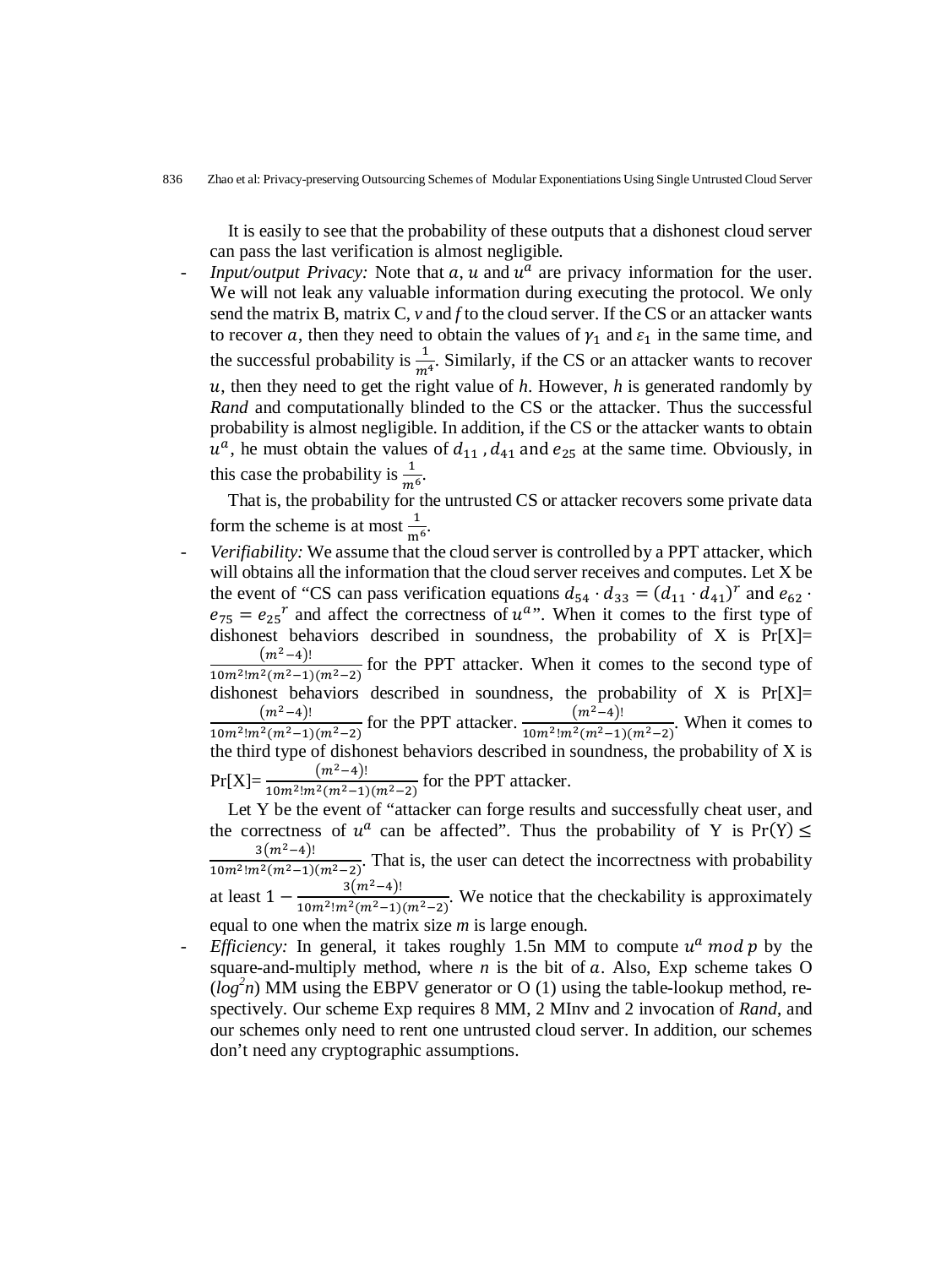#### **3.3 Comparison**

We now compare our scheme Exp with the related schemes in [15] and [13]. In general,  $u^a$ can be computed by user with O (*n*) multiplications, where *n* is the bit lengths of exponent . Hohenberger and Lysyanskaya [15] firstly proposed secure outsourcing scheme for variable base-variable exponent modular exponentiation by using two non- collusion untrusted cloud servers. In their scheme, the subroutine *Rand* was invocated many times, and the user requires  $O(log^2 n)$  or  $O(1)$  MM using the EBPV generator or table-lookup method respectively. The scheme had checkability with only 1/2. Chen et al. [13] proposed a new secure outsourcing scheme for modular exponentiation by using two non-collusion cloud servers. Their algorithm was superior in both efficiency and checkability than [15], but their scheme had checkability with only 2/3. Then, a lot of scholars proposed secure outsourcing schemes for modular exponentiations [23, 32, 33].

| Scheme            | LČ | [13].Exp | Our Exp                           |  |  |  |  |
|-------------------|----|----------|-----------------------------------|--|--|--|--|
| <b>MM</b>         |    |          |                                   |  |  |  |  |
| MIny              |    |          |                                   |  |  |  |  |
| Invoke(Rand)      |    |          |                                   |  |  |  |  |
| Matrix blinding   | No | No       | Yes                               |  |  |  |  |
| support single CS | No | No       | Yes                               |  |  |  |  |
| Checkability      |    | 2/3      | $\geq 1 - 1/0$ (m <sup>14</sup> ) |  |  |  |  |

Table 1. Comparison of other schemes vs our Exp

 We propose a secure outsourcing scheme for variable base-variable exponent exponentiation by using single untrusted cloud server. The checkability of our Exp is greater than  $1 - 1/0$ ( $m<sup>14</sup>$ ), and the checkability is approximately equal to one when the matrix size *m* is large enough. Thus our scheme can improve the performance when compared with other proposed schemes. In addition, we adopt the method of matrix blinding in our scheme Exp to achieve privacy-preserving. **Table 1** shows that our scheme Exp makes 2calls to *Rand* plus 5 modular multiplications (MM) and 2 modular inverses (MInv) in order to compute  $u^a$  mod p. Other operations such as modular additions are omitted.

Meanwhile, our scheme can ensure the user's private information and calculate the correct result successfully, and the efficiency has an improvement advantage compared with the previous schemes. According to the above comparison and analysis, we can see that our scheme Exp indeed improves the performance and security.

# **4. Secure outsourcing scheme of simultaneous exponentiation**

# **4.1 Outsourcing scheme of Sexp**

In this section, we provide a secure outsourcing scheme for simultaneous exponentiation. Let p, q be two large primes and  $q|p-1$ . The inputs of Sexp are  $a, b \in Z_q^*$  and  $u_1, u_2 \in$  $Z_p^*$ , such that  $u_1^q = 1 \mod p$  and  $u_2^q = 1 \mod p$ . The output of Sexp is  $u_1^q u_2^q \mod p$ .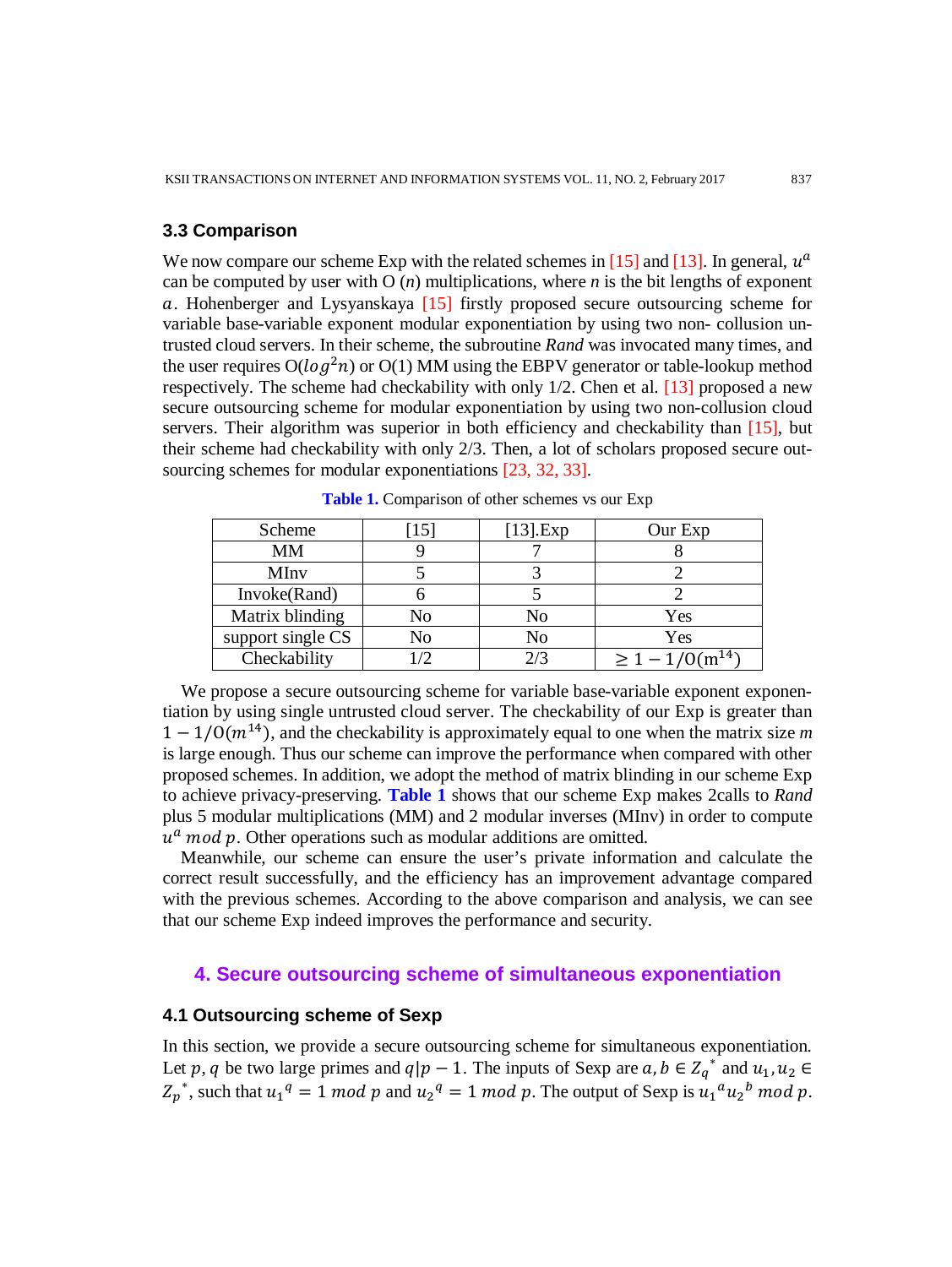In this scheme, both of  $a$ ,  $b$  and  $u_1$ ,  $u_2$  are computationally blinded to CS. Here we will also adopt the method of logical divisions which mentioned in [13, 15].

**The detailed process of outsourcing scheme Sexp is described as below:**

| T                                                                                                                                                                              | CS                                |  |
|--------------------------------------------------------------------------------------------------------------------------------------------------------------------------------|-----------------------------------|--|
| Input:<br>$a \in Z_a^*$ , $b \in Z_a^*$ and<br>$u_1 \in Z_p^*$ , $u_2 \in Z_p^*$ ;                                                                                             |                                   |  |
| Output:                                                                                                                                                                        |                                   |  |
| $u_1^{\ a}u_2^{\ b} \bmod p$                                                                                                                                                   |                                   |  |
| <b>Preprocess:</b>                                                                                                                                                             |                                   |  |
| get $h = g^{\alpha}$ , get $f = g^{\beta}$ ;                                                                                                                                   |                                   |  |
| compute $v_1 = u_1/h$ , $v_2 = u_2/h$ ,                                                                                                                                        |                                   |  |
| $a = \gamma_1 + \varepsilon_1$ and $b = \lambda_1 + \mu_1$ ;                                                                                                                   |                                   |  |
| Compute:                                                                                                                                                                       |                                   |  |
| compute $c = \alpha a/\beta$ and $d = \alpha b/\beta$ ;<br>generate random numbers $r \in [1,10]$ ,                                                                            |                                   |  |
| $\gamma_2, \varepsilon_2, \lambda_2, \mu_2, l_1, k_1, l_2, k_2$                                                                                                                |                                   |  |
| to satisfy $ra = \gamma_2 + \varepsilon_2$ , $rb = \lambda_2 + \mu_2$ ,                                                                                                        |                                   |  |
| $rc = l_1 + k_1$ and $rd = l_2 + k_2$ .                                                                                                                                        |                                   |  |
| <b>Blinding:</b>                                                                                                                                                               |                                   |  |
| put $\gamma_1$ , $\varepsilon_1$ , $\gamma_2$ , $\varepsilon_2$ , $\lambda_1$ , $\mu_1$ , $\lambda_2$ , $\mu_2$ into Matrix B=(b <sub>ii</sub> ) <sub>m</sub> × <sub>m</sub> ; |                                   |  |
| put $l_1, k_1, l_2, k_2, c, d$ into Matrix C=(c <sub>ii</sub> ) <sub>m</sub> × <sub>m</sub> ;                                                                                  |                                   |  |
| B, C, $v_1$ , $v_2$ and f                                                                                                                                                      |                                   |  |
|                                                                                                                                                                                | <b>Compute:</b>                   |  |
|                                                                                                                                                                                | $D = (v_1^{b_{ij}})_{m \times m}$ |  |
|                                                                                                                                                                                | $E = (v_2^{b_{ij}})_{m \times m}$ |  |
| $D, E$ and $F$                                                                                                                                                                 | $F = (f^{c_{ij}})_{m \times m};$  |  |
| Verify:                                                                                                                                                                        |                                   |  |
| compute $n_1, n_2, n_3, n_4$ (in Step 5);                                                                                                                                      |                                   |  |
| check $n_3 = n_1^r$ , $n_4 = n_2^r$ ,                                                                                                                                          |                                   |  |
| $n_7 = n_5^{\ r}$ and $n_8 = n_6^{\ r}$ .                                                                                                                                      |                                   |  |
| ① output "error", if $n_3 \neq n_1^r$ or $n_4 \neq n_2^r$                                                                                                                      |                                   |  |
| or $n_7 \neq n_5^r$ or $n_8 \neq n_6^r$ ;                                                                                                                                      |                                   |  |
| 2 obtain $u^a = n_1 \times n_5 \times n_2 \times n_6$ .                                                                                                                        |                                   |  |

**Fig. 4.** Our scheme Sexp

# **Step1.** *Run Rand*

T firstly runs *Rand* twice to obtain two blinding pairs  $(\alpha, g^{\alpha})$  and  $(\beta, g^{\beta})$ .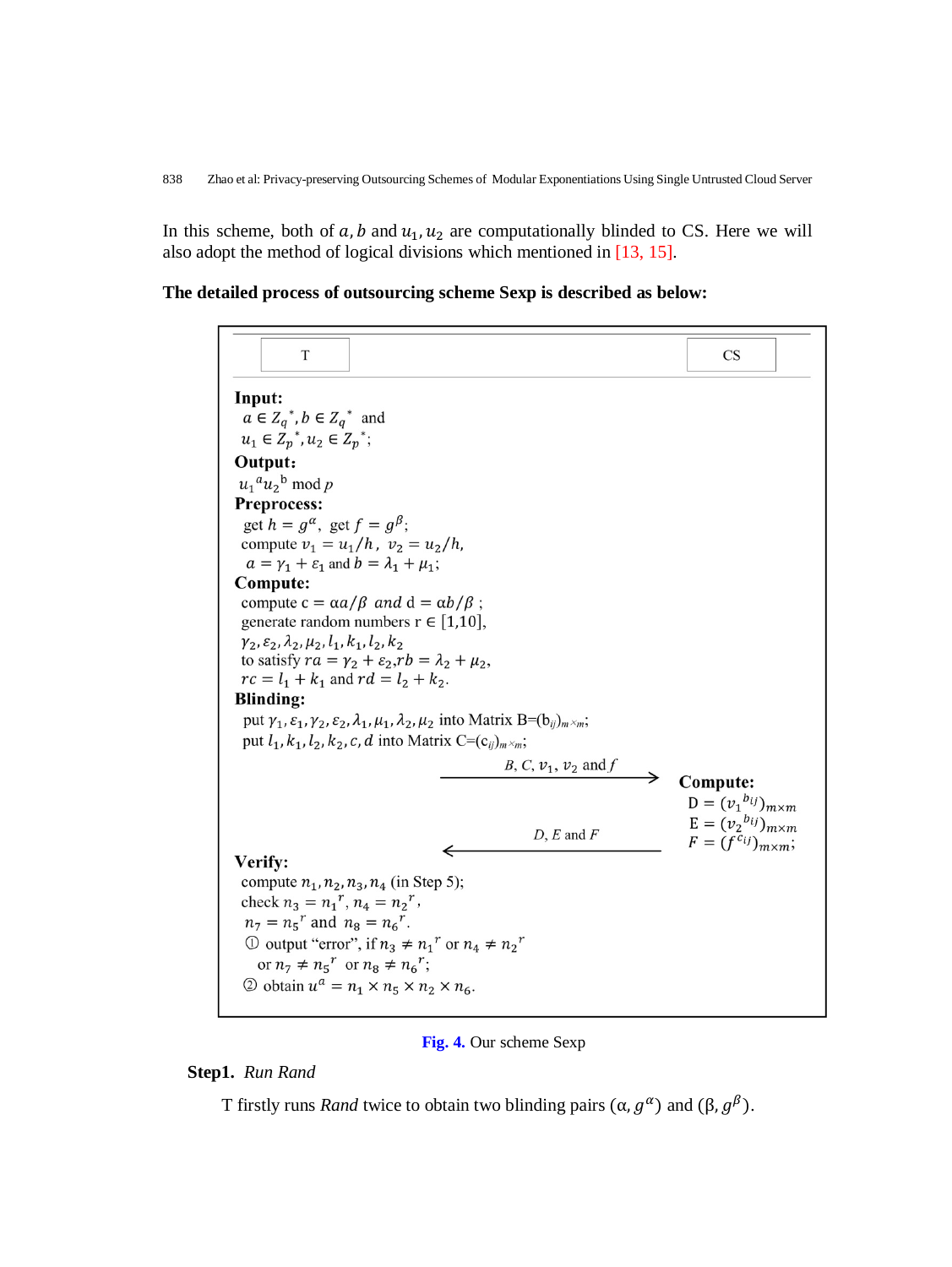Then T expresses them as  $h = g^{\alpha} \mod p$  and  $f = g^{\beta} \mod p$ .

**Setp2.** *Logical division*

$$
u_1^a u_2^b = (v_1 \cdot g^\alpha)^a (v_2 \cdot g^\alpha)^b = v_1^{\gamma_1} v_1^{\epsilon_1} g^{\alpha a} \cdot v_2^{\lambda_1} v_2^{\mu_1} g^{\alpha b},
$$
  
where  $v_1 = u_1/h$ ,  $v_2 = u_2/h$ ,  $a = \gamma_1 + \varepsilon_1$  and  $b = \lambda_1 + \mu_1$ .

T computes c and d to get the equations  $\alpha a = \beta c$  and  $\alpha b = \beta d$ , and then randomly chosen a small number  $r$  (e.g.  $r \in [1,10]$ ), and randomly chosen eight numbers  $\gamma_2$ ,  $\varepsilon_2$ ,  $\lambda_2$ ,  $\mu_2$ ,  $l_1$ ,  $k_1$ ,  $l_2$ ,  $k_2$ , such that  $ra = \gamma_2 + \varepsilon_2$ ,  $rb = \lambda_2 + \mu_2$ ,  $rc = l_1 + k_1$  and  $rd = l_2 + k_2.$ 

#### **Step3.** *Blinding in matrix*

T puts these numbers  $\gamma_1$ ,  $\varepsilon_1$ ,  $\gamma_2$ ,  $\varepsilon_2$ ,  $\lambda_1$ ,  $\mu_1$ ,  $\lambda_2$ ,  $\mu_2$  into a matrix  $B_{m_1 \times m_2}$  (here we suppose  $m_1 = m_2 = m$ ) and  $l_1, k_1, l_2, k_2, c, d$  into a matrix  $C_{m_1 \times m_2}$  (here we suppose  $m_1 = m_2 = m$ ) that obtained in step 1 and step 2. The fourteen numbers' positions are determined by the user T. The positions of these numbers are T's privacy information that should not be known by CS.

Here we assume that

$$
b_{11} = \gamma_1, b_{25} = \lambda_1, b_{32} = \varepsilon_1, b_{41} = \lambda_2, c_{54} = c, b_{62} = \varepsilon_2, b_{73} = \mu_1, b_{85} = \mu_2, c_{93} = d, b_{46} = \gamma_2, c_{36} = l_1, c_{55} = k_1, c_{67} = l_2, c_{75} = k_2
$$
, that

|       |               | ∗               | *         |        | $\ast$          | *      | $\cdots$ |        |     |           | ∗      |        | ж      | ж               | ∗       | ж      |          |   |
|-------|---------------|-----------------|-----------|--------|-----------------|--------|----------|--------|-----|-----------|--------|--------|--------|-----------------|---------|--------|----------|---|
|       | г $\gamma_1$  |                 |           | ∗      |                 |        |          |        |     | $\ast$    | ∗      | ∗      | *      | *               | *       | $\ast$ | $\cdots$ |   |
|       | $\ast$        | $\ast$          | *         | $\ast$ | $\mathcal{A}_1$ | $\ast$ | $\cdots$ | ж      |     | $\ast$    | $\ast$ | *      | *      | *               | $l_{1}$ | *      | $\cdots$ | ж |
|       | $\ast$        | $\varepsilon_1$ | *         | *      | *               | $\ast$ | $\cdots$ | $\ast$ |     | $\ast$    | $\ast$ | ∗      | *      | *               | $\ast$  | *      | $\cdots$ |   |
|       | $\lambda_{2}$ | $\ast$          | *         | $\ast$ | *               | Y2     | $\cdots$ | $\ast$ |     | $\ast$    | $\ast$ | $\ast$ | C      | $\mathcal{K}_1$ | $\ast$  | $\ast$ |          |   |
| $B =$ | $\ast$        | $\ast$          | *         | *      | $\ast$          | $\ast$ | $\cdots$ | $\ast$ | $=$ | $\ast$    | ∗      | ∗      | *      | $\ast$          | $\ast$  |        | $\cdots$ | * |
|       | $\ast$        | $\varepsilon_2$ | *         | *      | *               | $\ast$ | $\cdots$ | ж      |     | $\ast$    | $\ast$ |        | *      |                 |         | しっ     | $\cdots$ | ж |
|       | $\ast$        | $\ast$          | $\mu_{1}$ | *      | *               | $\ast$ | $\cdots$ | $\ast$ |     |           |        | ∗      |        | $k_{2}$         | $\ast$  | ∗      |          |   |
|       | *             | $\ast$          | $\ast$    | ∗      | $\mu_{2}$       | ∗      | $\cdots$ | $\ast$ |     | $\ast$    | $\ast$ | *      | *      | $\ast$          | $\ast$  | $\ast$ | $\cdots$ |   |
|       | ٠             | ٠               | ٠         |        | ٠               | ٠      | $\cdots$ |        |     | $\ast$    | $\ast$ | a      | $\ast$ | *               | $\ast$  | *      | $\cdots$ | ж |
|       | L ∗           | *               | *         | *      | *               | $\ast$ | $\cdots$ | ∗-     |     | $\bullet$ |        |        |        |                 |         | ٠      | $\cdots$ |   |
|       |               |                 |           |        |                 |        |          | m×m    |     | L∗,       | $\ast$ | $\ast$ | *      | *               | $\ast$  | $\ast$ | $\cdots$ |   |

Then, T sends B, C,  $v_1$ ,  $v_2$  and f to CS.

#### **Step4.** *Computation*

After receiving these information, CS computes  $D = (v_1^{b_{ij}})_{m \times m}$ ,  $E =$  $(v_2^{b_{ij}})_{m \times m}$  and  $F = (f^{c_{ij}})_{m \times m}$ . (We can get the three matrixes according to formulas described above)

Then, CS sends the calculation results D, E and F to T.

#### **Step5.** *Verification*

T computes  $n_1 = d_{11} \cdot d_{32}$ ,  $n_2 = e_{25} \cdot e_{73}$ ,  $n_3 = d_{46} \cdot d_{62}$ ,  $n_4 = e_{41} \cdot e_{85}$ ,  $n_5 =$  $f_{54}, n_6 = f_{93}, n_7 = f_{36} \cdot f_{55}, n_8 = f_{68} \cdot f_{75}.$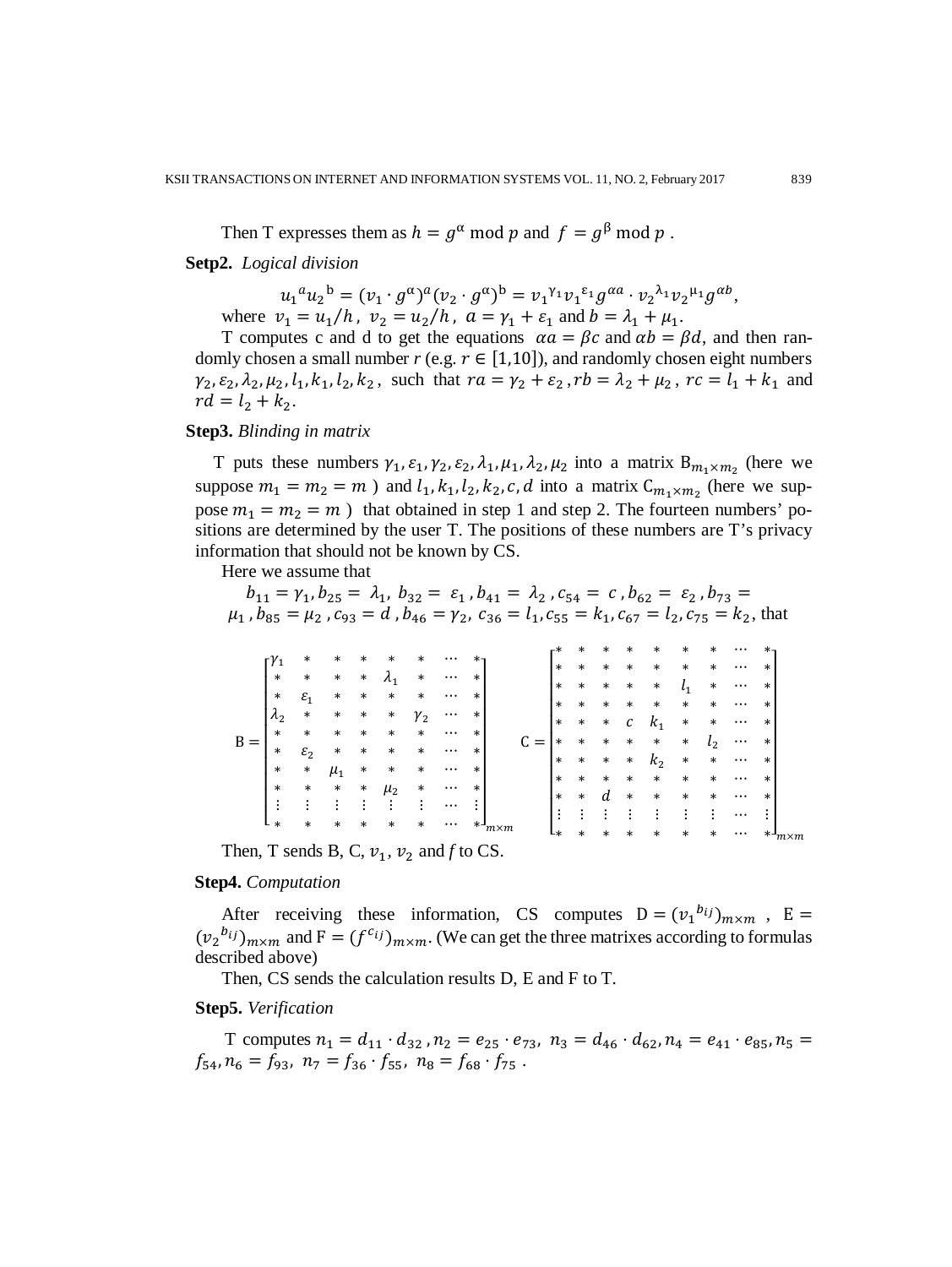Then, T verifies the correctness of the calculation results by judging the equations  $n_3 = n_1^r$ ,  $n_4 = n_2^r$ ,  $n_7 = n_5^r$ ,  $n_8 = n_6^r$ . If not, T outputs "error" and aborts the protocol. Otherwise, T computes  $u_1^a u_2^b = n_1 \times n_5 \times n_2 \times n_6$ .

#### **4.2 Security Analysis**

Our secure outsourcing scheme of Sexp is with high checkability and efficiency.

**Theorem 2:** Our scheme Sexp is secure and verifiable which support only single cloud server.

Proof: The outsourcing scheme Sexp satisfies correctness, soundness, privacy, verifiability and efficiency, which are proved as follows.

- *Correctness:* In our scheme, if the cloud server CS honestly implements the scheme, the outputs that CS produces will be correct and accepted by the user T.

Since  $v_1 = u_1/h$ ,  $v_2 = u_2/h$ ,  $a = \gamma_1 + \varepsilon_1$  and  $b = \lambda_1 + \mu_1$ , then  $n_1 =$  $v_1^{\gamma_1} v_1^{\epsilon_1} = v_1^{\alpha}$  and  $n_2 = v_2^{\lambda_1} v_2^{\mu_1} = v_2^{\mu_2}$ .

According to  $ra = \gamma_2 + \varepsilon_2$ , we can know  $n_3 = v_1^{\gamma_2} v_1^{\varepsilon_2} = v_1^{ra}$ , therefore  $n_3 = n_1^r$ . Similarly, on the base of  $rb = \lambda_2 + \mu_2$ , we can know  $n_4 = \nu_2^{\lambda_2} \nu_2^{\mu_2}$  $v_2^{\ r}$ , therefore  $n_4 = n_2^{\ r}$ 

According to  $rc = l_1 + k_1$ , we can know  $n_7 = f^{l_1} f^{k_1} = f^{rc}$ , therefore  $n_7 = n_5^r$ . Similarly, on the base of  $rd = l_2 + k_2$ , we can know  $n_8 = f^{l_2} f^{k_2}$  $f^{rd}$ , therefore  $n_8 = n_6^r$ .

Since  $u_1^a u_2^b = (v_1 \cdot g^{\alpha})^a (v_2 \cdot g^{\alpha})^b = v_1^{\gamma_1} v_1^{\epsilon_1} g^{\alpha a} \cdot v_2^{\lambda_1} v_2^{\mu_1} g^{\alpha b}$ , then  $u_1^{\ a} u_2^{\ b} = n_1 \times n_5 \times n_2 \times n_6$  establish as well.

It can be seen that verification equation will establish if the cloud server is honest.

- Soundness: The probability of these outputs returned by a dishonest cloud server can pass the last step (verification) is almost negligible. The analysis process is similar to the Theorem 1 in section 3.2. There are three types of dishonest behaviors. In the first type, the CS may change the values in matrix B and matrix C. If CS wants to pass verification equations in step 5, then CS needs to guess the right positions of  $(\gamma_1, \varepsilon_1, \gamma_2, \varepsilon_2, \lambda_1, \mu_1, \lambda_2, \mu_2)$  in matrix B,  $(l_1, k_1, l_2, k_2, c, d)$  in matrix C and obtain the value of  $r$  at the same time. In the second type, CS may change the values in matrixes  $D$ ,  $E$ ,  $F$  and obtain the value of  $r$  at the same time. In other words, CS needs to guess the right positions of  $(d_{11}, d_{32}, d_{46}, d_{62})$  in matrix D,  $(e_{25}, e_{73}, e_{41}, e_{85})$  in matrix E,  $(f_{54}, f_{93}, f_{36}, f_{55}, f_{68}, f_{75})$  in matrix F and obtain the right value of r. The probabilities that the cloud server dishonestly act can pass the verifications are  $\frac{(m^2-8)!(m^2-6)!}{10(m^2!)^2}$ ,  $\left(\frac{(m^2-4)!}{m^2!}\right)^2 \cdot \frac{(m^2-6)!}{10m^2!}$  $\frac{(m^2-6)!}{10m^2!}$  and  $\left(\frac{(m^2-4)!}{m^2!}\right)^2 \cdot \frac{(m^2-6)!}{10m^2!}$ , respectively.
- *Privacy:* The proof of inputs and outputs is similar to the Theorem 1 in section 3.2. The probability of the CS or attacker try to get some private data during executing the outsourcing scheme is at most  $\frac{1}{m^{12}}$ .
- *Verifiability:* We can analyze the verifiability of Sexp by using the same method as described in the Theorem 1 in section 3.2. Let X be the event of "CS can pass the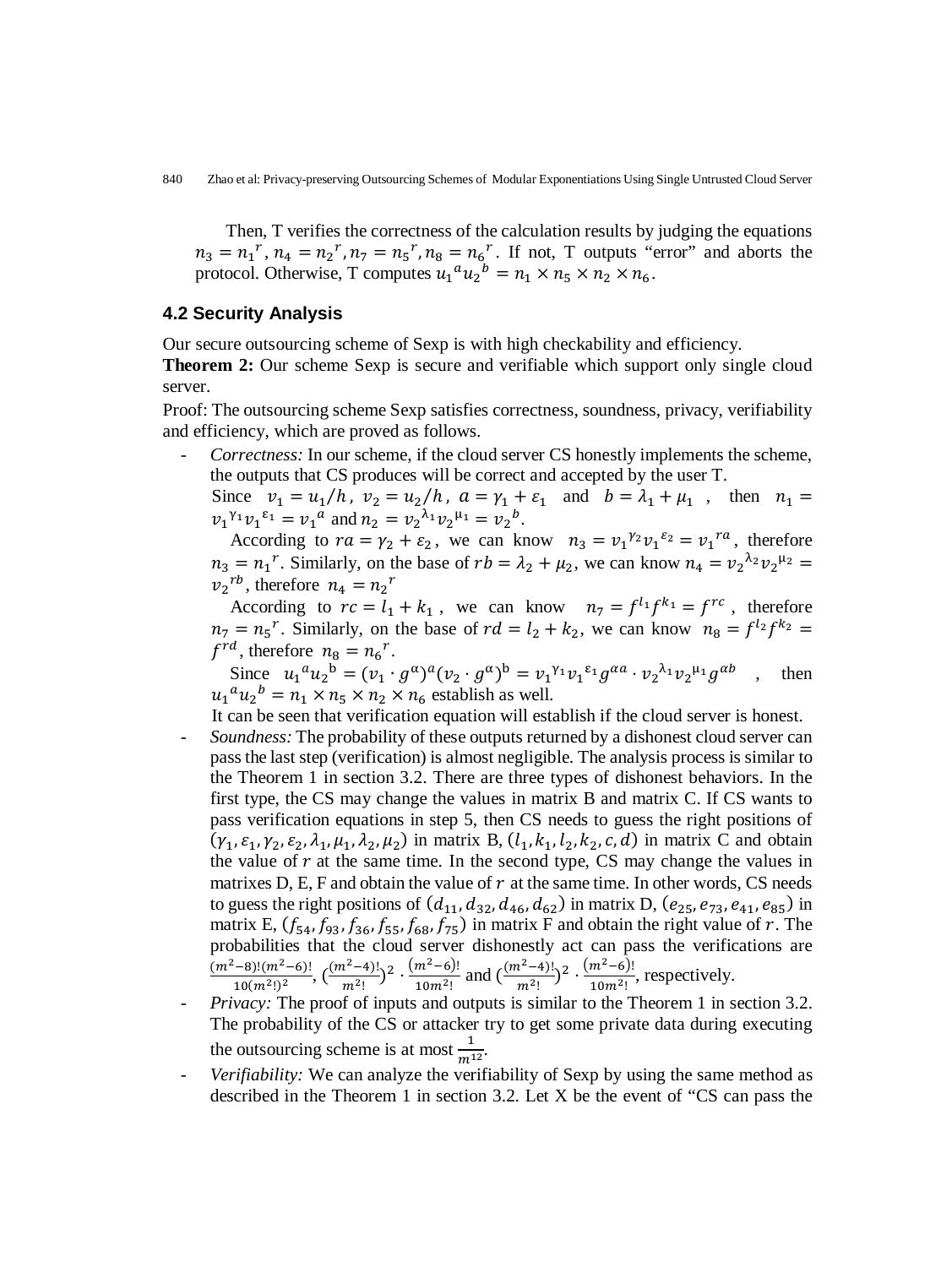verification equations and affect the correctness of  $u_1^a u_2^b$ . There are three types of dishonest behaviors. When it comes to the first type of dishonest behaviors described in soundness, the probability of X is Pr[X]= $\frac{(m^2-8)!(m^2-6)!}{10(m^2!)^2}$  for the PPT attacker. When it comes to the second type of dishonest behaviors described in soundness, the probability of X is Pr[X]=  $\left(\frac{(m^2-4)!}{m^2!}\right)^2 \cdot \frac{(m^2-6)!}{10m^2!}$  $\frac{m}{10m^2}$  for the PPT attacker. When it comes to the third type of dishonest behaviors described in soundness, the probability of X is Pr[X]= $\left(\frac{(m^2-4)!}{m^2!}\right)^2 \cdot \frac{(m^2-6)!}{10m^2!}$  $\frac{m}{10m^2!}$  for the PPT attacker. The probability of three dishonest behaviors that CS may shows are  $\frac{(m^2-8)!(m^2-6)!}{10(m^2!)^2}$ ,  $\left(\frac{(m^2-4)!}{m^2!}\right)^2$ .  $(m^2-6)!$  $\frac{(m^2-6)!}{(10m^2)!}$  and  $\left(\frac{(m^2-4)!}{m^2!}\right)^2 \cdot \frac{(m^2-6)!}{(10m^2)!}$ , respectively.

Let Y be the event of "attacker can forge results and successfully cheat user, and the correctness of  $u_1^a u_2^b$  can be affected". The  $Pr(Y) \leq \frac{(m^2-8)!(m^2-6)!}{10(m^2!)^2} +$  $\left(\frac{(m^2-4)!}{m^2!}\right)$ 2  $\cdot \frac{(m^2-6)!}{5m^2!}$  $rac{n}{5m^2!}$ . The user can detect the incorrectness with probability at least  $1 - \frac{(m^2-8)!(m^2-6)!}{10(m^2!)^2} - \left(\frac{(m^2-4)!}{m^2!}\right)^2 \cdot \frac{(m^2-6)!}{5m^2!}$ .

*Efficiency:* The proof of efficiency is similar to the Theorem 1 in section 3.2. Our scheme Exp requires 17 MM, 4 MInv and 2 invocation of *Rand*, and our schemes only need to rent one untrusted cloud server. In addition, our schemes don't need any cryptographic assumptions.

## **4.3 Comparison**

Compared with [15] and [13], the weakness of our scheme Sexp is increased MM, but our scheme only requires 4 MInv (we omit other operations such as modular additions) and 2 invocations of *Rand*. The comparison is listed in **Table 2**.

| Scheme            |    | $[13]$ . Sexp | Our Sexp                          |
|-------------------|----|---------------|-----------------------------------|
| <b>MM</b>         |    |               |                                   |
| MInv              |    |               |                                   |
| Invoke(Rand)      |    |               |                                   |
| Matrix blinding   | Nο | No            | Yes                               |
| support single CS | No | No            | Yes                               |
| Checkability      | /2 |               | $\geq 1 - 1/0$ (m <sup>28</sup> ) |

**Table 2.** Comparison of other schemes vs our Sexp

Our scheme is secure and efficient with a higher checkability by using only one untrusted cloud server. The two schemes proposed in [15] and [13] require two non-collusion cloud servers. In a single-cloud server model, the checkability is greater than  $1-1/0(m^{28})$ and it is approximately equal one when the matrix size *m* is a big number in our scheme Sexp. We reduce the amount of cloud server in our scheme, and the less amount of cloud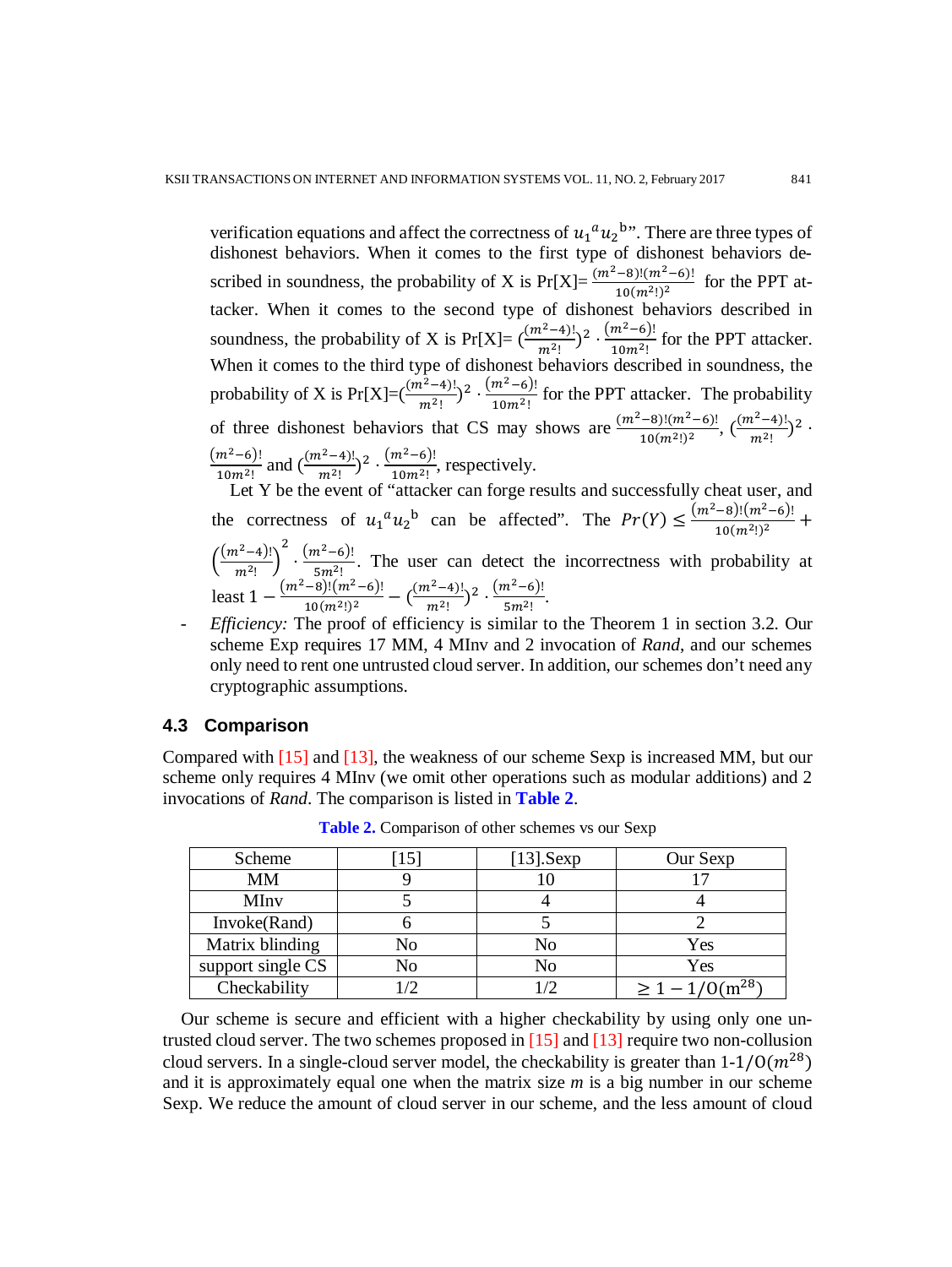server the lower probability of collusion. In addition, we adopt the method of matrix blinding in our scheme Sexp to achieve privacy-preserving.

# **5. Conclusion**

In this paper, we propose two outsource-secure schemes of modular exponentiation by using single untrusted cloud server. Compared with related schemes, our schemes are more efficient in efficiency and checkability. The model of our schemes just deploys in one untrusted cloud server and reduces the users' local computation cost during the implementation process of computation. Moreover, our schemes are secure without any cryptographic assumptions, and we also analyze and prove the efficiency and security of our schemes. The analysis shows that our schemes are more efficient and practical. Secure outsourcing of modular exponentiations is widely used the field of cryptography and we will do more research on this field in future.

## **References**

- [1] M. Li, S. Yu, K. Ren and W. Lou, "Securing personal health records in cloud computing: Patient-centric and fine-grained data access control in multi-owner settings," in *Proc. of International Conference on Security and Privacy in Communication Systems. Springer Berlin Heidelberg*, pp: 89-106, 2010. [Article \(CrossRef Link\)](http://dx.doi.org/doi:10.1007/978-3-642-16161-2_6)
- [2] O. Ali, J. Soar and J. Yong, "Impact of cloud computing technology on e-government," in *Proc. of International Conference on Information and Software Technologies. Springer International Publishing*, pp: 272-290, 2014. [Article \(CrossRef Link\)](http://dx.doi.org/doi:10.1007/978-3-319-11958-8_22)
- [3] N. D. Han, Y. Chung, and M. Jo, "Green data centers for cloud-assisted mobile ad hoc networks in 5G," in *Proc. of IEEE Network*, pp: 70-76, 2015. [Article \(CrossRef Link\)](http://dx.doi.org/doi:10.1109/MNET.2015.7064906)
- [4] H. B. Patel, D. R. Patel, B. Borisaniya and A. Patel, "Data storage security model for cloud computing," in *Proc. of International Conference on Advances in Communication, Network, and Computing. Springer Berlin Heidelberg*, pp: 37-45, 2012. [Article \(CrossRef Link\)](http://dx.doi.org/doi:10.1007/978-3-642-35615-5_6)
- [5] J. Shen, H. Tan, J. Wang, and S. Lee, "A Novel Routing Protocol Providing Good Transmission Reliability in Underwater Sensor Networks," *Journal of Internet Technology*, vol. 16, no. 1, pp. 171-178, 2015. [Article \(CrossRef Link\)](http://dx.doi.org/doi:10.6138/JIT.2014.16.1.20131203e)
- [6] Z. Fu, X. Sun, Q. Liu, L. Zhou and J. Shu, "Achieving Efficient Cloud Search Services: Multi-keyword Ranked Search over Encrypted Cloud Data Supporting Parallel Computing," *IEICE Transactions on Communications*, vol. E98-B, no. 1, pp.190-200, 2015. [Article \(CrossRef Link\)](http://dx.doi.org/doi:10.1587/transcom.E98.B.190)
- [7] R. Chow, P. Golle, M. Jakobsson, E. Shi, J. Staddon, R. Masuoka and J. Molina, "Controlling data in the cloud: outsourcing computation without outsourcing control," in *Proc. of the 2009 ACM workshop on Cloud computing security. ACM*, pp. 85-90, November 13, 2009. [Article \(CrossRef Link\)](http://dx.doi.org/doi:10.1145/1655008.1655020)
- [8] R. Gennaro, C. Gentry, and B. Parno, "Non-interactive Verifiable Computing: Outsourcing Computation to Untrusted Workers," in *Proc. of Advances in Cryptology–CRYPTO 2010. Springer Berlin Heidelberg,* pp. 465-482, May 27, 2010. [Article \(CrossRef Link\)](http://dx.doi.org/doi:10.1007/978-3-642-14623-7_25)
- [9] S. Iftene. "Modular exponentiation," *International Journal of Computing 2.3,* pp. 49-55 2003. [Article \(CrossRef Link\)](http://computingonline.net/index.php/computing/article/view/229)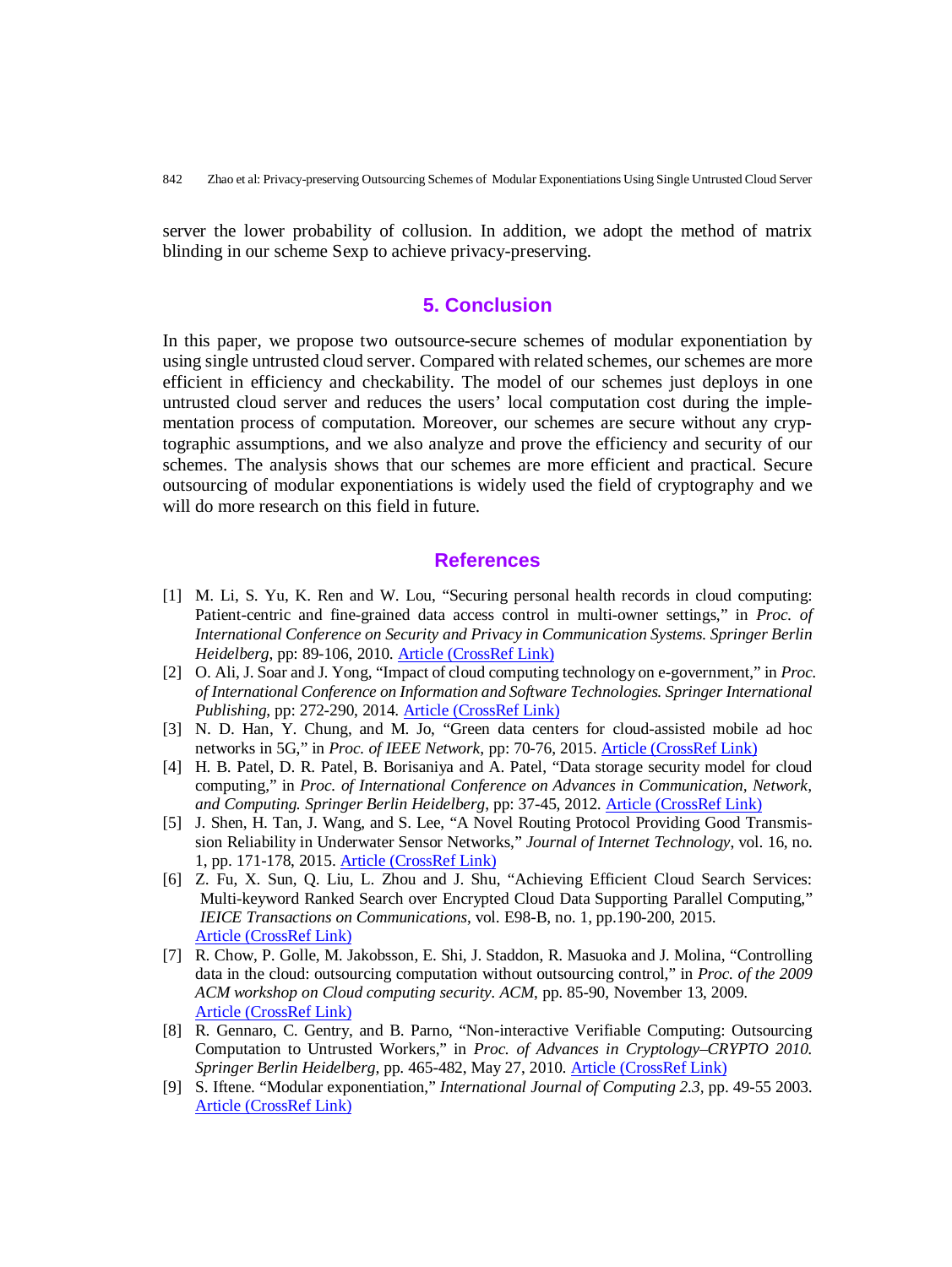- [10] P. K. Mohapatra, "Public key cryptography," *Crossroads 7.1*, pp.14-22, September 2000. [Article \(CrossRef Link\)](http://dx.doi.org/doi:10.1145/351092.351098)
- [11] A. Shamir and Y. Tauman, "Improved online/offline signature schemes," in *Proc. of Advances in Cryptology—CRYPTO 2001. Springer Berlin Heidelberg,* pp. 355-367, 2001. [Article \(CrossRef Link\)](http://dx.doi.org/doi:10.1007/3-540-44647-8_21)
- [12] B. Schneier, "One-Way Hash Functions," *Applied Cryptography, Second Edition, 20th Anniversary Edition,* pp. 429-459, 1996. [Article \(CrossRef Link\)](http://dx.doi.org/doi:10.1002/9781119183471.ch18)
- [13] X. Chen, J. Li, J. Ma, Q. Tang and W. Lou, "New algorithms for secure outsourcing of modular exponentiations," in *Parallel and Distributed Systems, IEEE Transactions on 25.9,* pp. 2386-2396, September 2014. [Article \(CrossRef Link\)](http://dx.doi.org/doi:10.1109/TPDS.2013.180)
- [14] G. O. Karame and S. Čapkun, "Low-cost client puzzles based on modular exponentiation," in *Proc. of Computer Security–ESORICS 2010. Springer Berlin Heidelberg*, pp. 679-697, 2010. [Article \(CrossRef Link\)](http://dx.doi.org/doi:10.1007/978-3-642-15497-3_41)
- [15] S. Hohenberger and A. Lysyanskaya, "How to securely outsource cryptographic computations," *Theory of Cryptography. Springer Berlin Heidelberg*, pp. 264-282, 2005. [Article \(CrossRef Link\)](http://dx.doi.org/doi:10.1007/978-3-540-30576-7_15)
- [16] D. Fiore and R. Gennaro, "Publicly verifiable delegation of large polynomials and matrix computations, with applications," in *Proc. of the 2012 ACM conference on Computer and communications security*, pp. 501-512, 2012. [Article \(CrossRef Link\)](http://dx.doi.org/doi:10.1145/2382196.2382250)
- [17] B. Parno, M. Raykova and V. Vaikuntanathan, "How to delegate and verify in public: Verifiable computation from attribute-based encryption," *Theory of Cryptography. Springer Berlin Heidelberg*, pp. 422-439, 2012[. Article \(CrossRef Link\)](http://dx.doi.org/doi:10.1007/978-3-642-28914-9_24)
- [18] M. J. Atallah, K. Pantazopoulos, J. R. Rice, and E. E. Spafford, "Secure outsourcing of scientific computations," *Computers Trends in Software Engineering*, pp. 215-272, 2002. [Article \(CrossRef Link\)](http://dx.doi.org/doi:10.1016/S0065-2458(01)80019-X)
- [19] S. Benabbas, R. Gennaro and Y. Vahlis, "Verifiable delegation of computation over large datasets," in *Proc. of Cryptology–CRYPTO 2011. Springer Berlin Heidelberg*, pp. 111-131, July 11, 2011. **[Article \(CrossRef Link\)](http://dx.doi.org/doi:10.1007/978-3-642-22792-9_7)**
- [20] V. Boyko, M. Peinado, and R. Venkatesan, "Speeding up discrete log and factoring based schemes via precomputations," *Advances in Cryptology—EUROCRYPT'98. Springer Berlin Heidelberg*, pp. 221-235, 1998. [Article \(CrossRef Link\)](http://dx.doi.org/doi:10.1007/BFb0054129)
- [21] M. Jakobsson and S. Wetzel, "Secure server-aided signature generation," *Public Key Cryptography. Springer Berlin Heidelberg*, pp. 383-401, 2001. [Article \(CrossRef Link\)](http://dx.doi.org/doi:10.1007/3-540-44586-2_28)
- [22] M. V. Dijk, D. Clarke, B. Gassend, G. E. Suh and S. Devadas, "Speeding up exponentiation using an untrusted computational resource," *Designs, Codes and Cryptography 39.2*, pp. 253-273, May 2006. [Article \(CrossRef Link\)](http://dx.doi.org/doi:10.1007/s10623-005-3710-8)
- [23] X. Ma, J. Li, and F. Zhang, "Outsourcing computation of modular exponentiations in cloud computing," *Cluster computing 16.4*, pp. 787-796, December 2013. **Article (CrossRef Link)**
- [24] Y. Wang, Q. Wu, D. S. Wong, B. Qin, S. S. M. Chow, Z. Liu and X. Tan, "Securely outsourcing exponentiations with single untrusted program for cloud storage," in *Proc. of Computer Security-ESORICS 2014. Springer International Publishing*, pp. 326-343, 2014. [Article \(CrossRef Link\)](http://dx.doi.org/doi:10.1007/978-3-319-11203-9_19)
- [25] C. Xiang and C. Tang, "Efficient outsourcing schemes of modular exponentiations with checkability for untrusted cloud server," *Journal of Ambient Intelligence and Humanized Computing 6.1*, pp. 131-139, February 2015. [Article \(CrossRef Link\)](http://dx.doi.org/doi:10.1007/s12652-014-0254-7)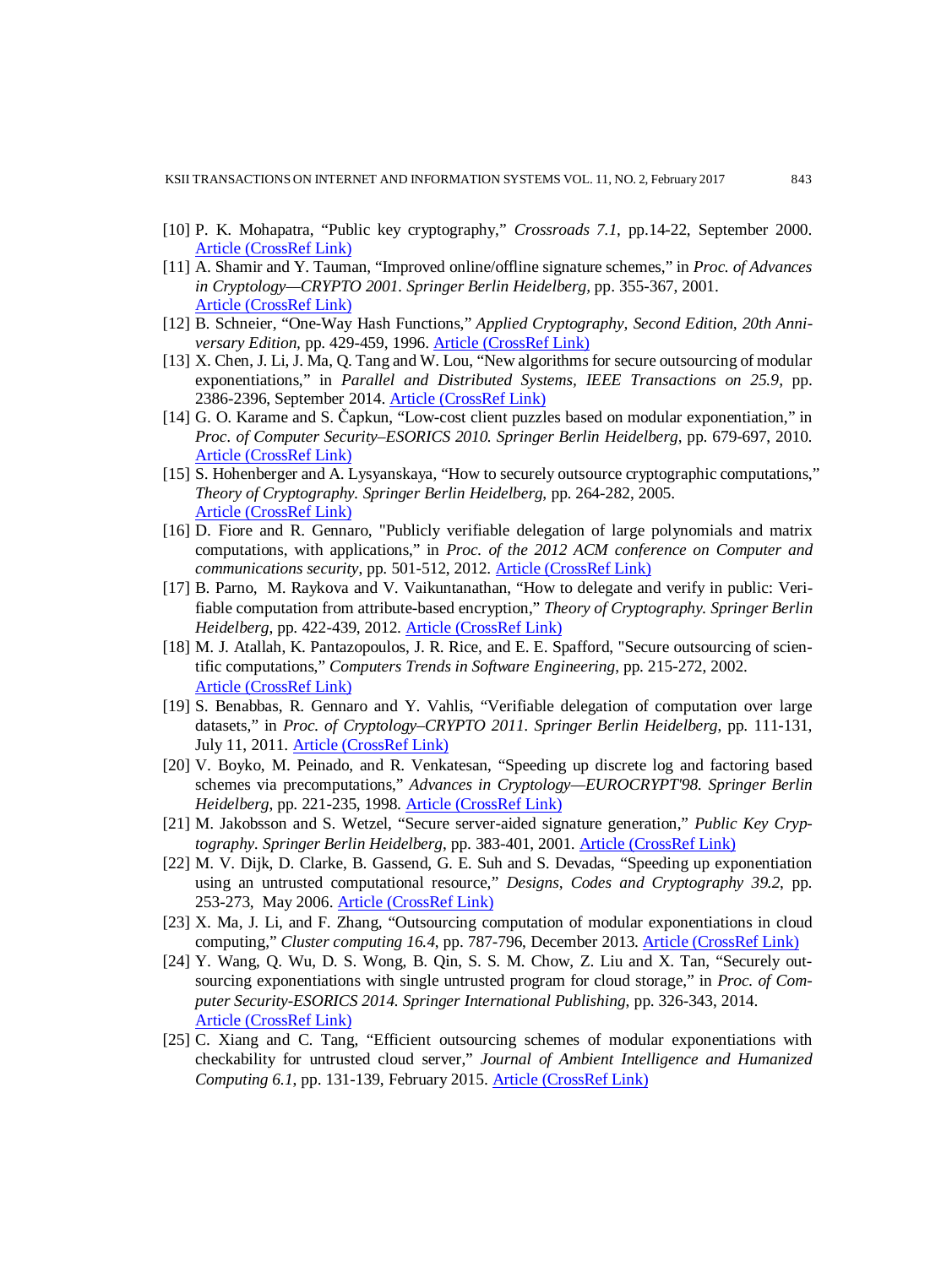- 844 Zhao et al: Privacy-preserving Outsourcing Schemes of Modular Exponentiations Using Single Untrusted Cloud Server
- [26] S. G. Choi, J. Katz, R. Kumaresan, and C. Cid, "Multi-client non-interactive verifiable computation," in *Proc. of Theory of Cryptography Lecture Notes in Computer Science (TCC 2013)*, pp. 499–518, 2013. [Article \(CrossRef Link\)](http://dx.doi.org/doi:10.1007/978-3-642-36594-2_28)
- [27] C. Papamanthou, E. Shi, and R. Tamassia, "Signatures of correct computation," in *Proc. of Theory of Cryptography Lecture Notes in Computer Science (TCC 2013)*, pp. 222-242, 2013. [Article \(CrossRef Link\)](http://dx.doi.org/doi:10.1007/978-3-642-36594-2_13)
- [28] X. Hu, D. Pei, C. Tang and D. Wong, "Verifiable and secure outsourcing of matrix calculation and its application," *SCIENCE CHINA Information Sciences*, pp. 842-852, 2013. [Article \(CrossRef Link\)](http://info.scichina.com:8084/sciF/EN/Y2013/V43/I7/842)
- [29] Y. Peng, Z. Fan, B. Choi, J. Xu, and S. S. Bhowmick, "Authenticated subgraph similarity search in outsourced graph databases," *IEEE Transactions on Knowledge and Data Engineering*, vol. 27, no. 7, pp. 1838-1860, Jan. 2015. [Article \(CrossRef Link\)](http://dx.doi.org/doi:10.1109/TKDE.2014.2316818)
- [30] P. Q. Nguyen, I. E. Shparlinski, and J. Stern, "Distribution of modular sums and the security of the server aided exponentiation," *Cryptography and Computational Number Theory. Birkhäuser Basel*, pp. 331-342, 2001. [Article \(CrossRef Link\)](http://dx.doi.org/doi:10.1007/978-3-0348-8295-8_24)
- [31] X. Lei, X. Liao, X. Ma, and L. Feng, "Securely and efficiently perform large matrix rank decomposition computation via cloud computing," *Cluster Computing*, vol. 18, no. 2, pp. 989-997, 2015. [Article \(CrossRef Link\)](http://dx.doi.org/doi:10.1007/s10586-015-0444-x)
- [32] J. Ye, X. Chen and J. Ma, "An Improved Algorithm for Secure Outsourcing of Modular Exponentiations," in *Proc. of Advanced Information Networking and Applications Workshops (WAINA), 2015 IEEE 29th International Conference on. IEEE*, pp. 73-76, March 24-27, 2015. [Article \(CrossRef Link\)](http://dx.doi.org/doi:10.1109/waina.2015.34)
- [33] X. Chen, W. Susilo, J. Li, D. S. Wong, J. Ma, S. Tang and Q. Tang, "Efficient algorithms for secure outsourcing of bilinear pairings," *Theoretical Computer Science, Volume 562 Issue C*, pp. 112-121, January 2015. [Article \(CrossRef Link\)](http://dx.doi.org/doi:10.1016/j.tcs.2014.09.038)



**Ling Zhao** received the B.E. degree from Hubei University of Technology, Wuhan, China, in 2014. She is pursuing a master's degree at the School of Computer Sciences, Hubei University of Technology. Her current research interests include the applied cryptography and outsourcing computation techniques.



**Mingwu Zhang** is a professor at School of Computer Sciences, Hubei University of Technology. From Aug 2010 to Aug 2012, he has been a JSPS postdoctoral fellow of Japan Society of Promotion Sciences at Institute of Mathematics for Industry in Kyushu University. From Jun 2015 to Jun 2016, he was a senior visiting professor at University of Wollongong, Australia. His research interests include cryptography technology for networks, secure computations, and privacy preservations etc. Dr. Zhang is the director of Institute of Big-data Security and Privacy Preservation of HBUT. (E-mail: mzhang@mail.hbut.edu.cn)